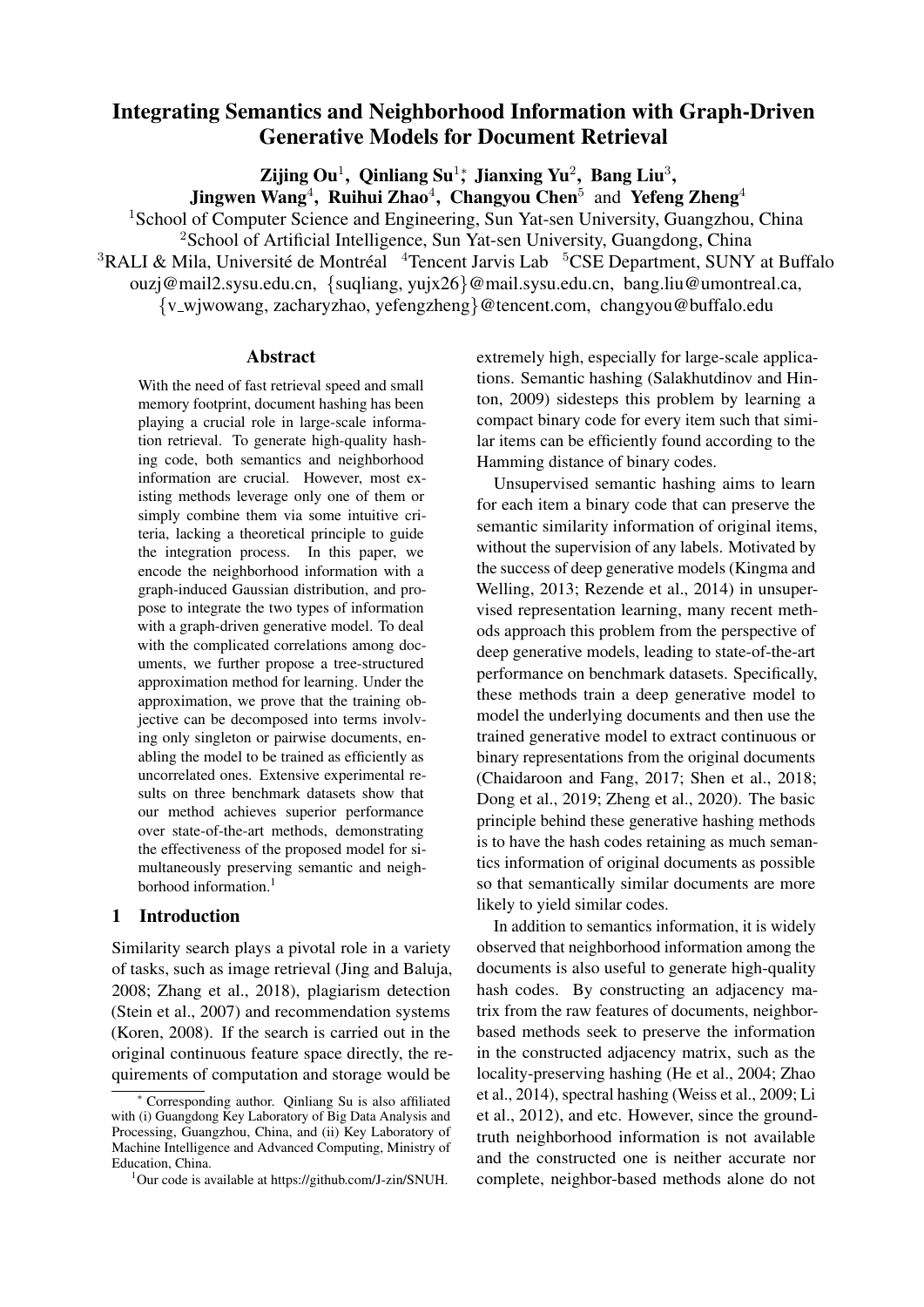perform as well as the semantics-based ones. Despite both semantics and neighborhood information are derived from the original documents, different aspects are emphasized in them. Thus, to obtain higher-quality hash codes, it has been proposed to incorporate the constructed neighborhood information into semantics-based methods. For examples, Chaidaroon et al. (2018) and Hansen et al. (2020) require the hash codes can reconstruct neighboring documents, in addition to the original input. Other works (Shen et al., 2019; Hansen et al., 2019) use an extra loss term, derived from the approximate neighborhood information, to encourage similar documents to produce similar codes. However, all of the aforementioned methods exploit the neighborhood information by using it to design different kinds of regularizers to the original semanticsbased models, lacking a basic principle to unify and leverage them under one framework.

To fully exploit the two types of information, in this paper, we propose a hashing method that unifies the semantics and neighborhood information with the *graph-driven generative models*. Specifically, we first encode the neighborhood information with a multivariate Gaussian distribution. With this Gaussian distribution as a prior in a generative model, the neighborhood information can be naturally incorporated into the semantics-based hashing model. Despite the simplicity of the modeling, the correlation introduced by the neighbor-encoded prior poses a significant challenge to the training since it invalidates the widely used identical-andindependent-distributed (*i.i.d.*) assumption, making all documents correlated. To address this issue, we propose to use a tree-structured distribution to capture as much as possible the neighborhood information. We prove that under the tree approximation, the evidence lower bound (ELBO) can be decomposed into terms involving only singleton and pairwise documents, enabling the model to be trained as efficiently as the models without considering the document correlations. To capture more neighborhood information, a more accurate approximation by using multiple trees is also developed. Extensive experimental results on three public datasets demonstrate that the proposed method can outperform state-of-the-art methods, indicating the effectiveness of the proposed framework in unifying the semantic and neighborhood information for document hashing.

### 2 Preliminaries

Semantics-Based Hashing Due to the similarities among the underlying ideas of these methods, we take the variational deep semantic hashing (VDSH) (Chaidaroon and Fang, 2017) as an example to illustrate their working flow. Given a document  $x \triangleq \{w_j\}_{j=1}^{|x|}$ , VDSH proposes to model a document by a generative model as

$$
p(\boldsymbol{x}, \boldsymbol{z}) = p_{\boldsymbol{\theta}}(\boldsymbol{x}|\boldsymbol{z})p(\boldsymbol{z}), \tag{1}
$$

where  $p(z)$  is the prior distribution and is chosen to be the standard Gaussian distribution  $\mathcal{N}(z; 0, I_d)$ , with  $I_d$  denoting the d-dimensional identity matrix; and  $p_{\theta}(x|z)$  is defined to be

$$
p_{\theta}(\boldsymbol{x}|\boldsymbol{z}) = \prod_{w_i \in \boldsymbol{x}} p_{\theta}(w_i|\boldsymbol{z}) \tag{2}
$$

with

$$
p_{\theta}(w_i|z) \triangleq \frac{\exp(z^T E w_i + b_i)}{\sum_{j=1}^{|V|} \exp(z^T E w_j + b_j)},
$$
 (3)

in which  $w_i$  denotes the |V|-dimensional one-hot representation of the j-th word, with  $|x|$  and  $|V|$ denoting the document and vocabulary size, respectively; and  $E \in \mathbb{R}^{d \times |V|}$  represents the learnable embedding matrix. For a corpus containing  $N$  documents  $X = \{x_1, x_2, \dots, x_N\}$ , due to the *i.i.d.* assumption for documents, it is modelled by simply multiplying individual document models as

$$
p(\boldsymbol{X}, \boldsymbol{Z}) = \prod_{k=1}^{N} p_{\boldsymbol{\theta}}(\boldsymbol{x}_k | \boldsymbol{z}_k) p(\boldsymbol{z}_k), \qquad (4)
$$

where  $\mathbf{Z} \triangleq [z_1; z_2; \cdots; z_N]$  denotes a long vector obtained by concatenating the individual vectors  $z_i$ . The model is trained by optimizing the evidence lower bound (ELBO) of the log-likelihood function  $\log p(X)$ . After training, outputs from the trained encoder are used as documents' representations, from which binary hash codes can be obtained by thresholding the real-valued representations.

Neighborhood Information The ground-truth semantic similarity information is not available for the unsupervised hashing task in practice. To leverage this information, an affinity  $N \times N$  matrix  $\boldsymbol{A}$ is generally constructed from the raw features (*e.g.*, the TFIDF) of original documents. For instances, we can construct the matrix as

$$
a_{ij} = \begin{cases} e^{-\frac{||\mathbf{x}_i - \mathbf{x}_j||^2}{\sigma}}, & \mathbf{x}_i \in \mathcal{N}_k(\mathbf{x}_j) \\ 0, & \text{otherwise} \end{cases}
$$
(5)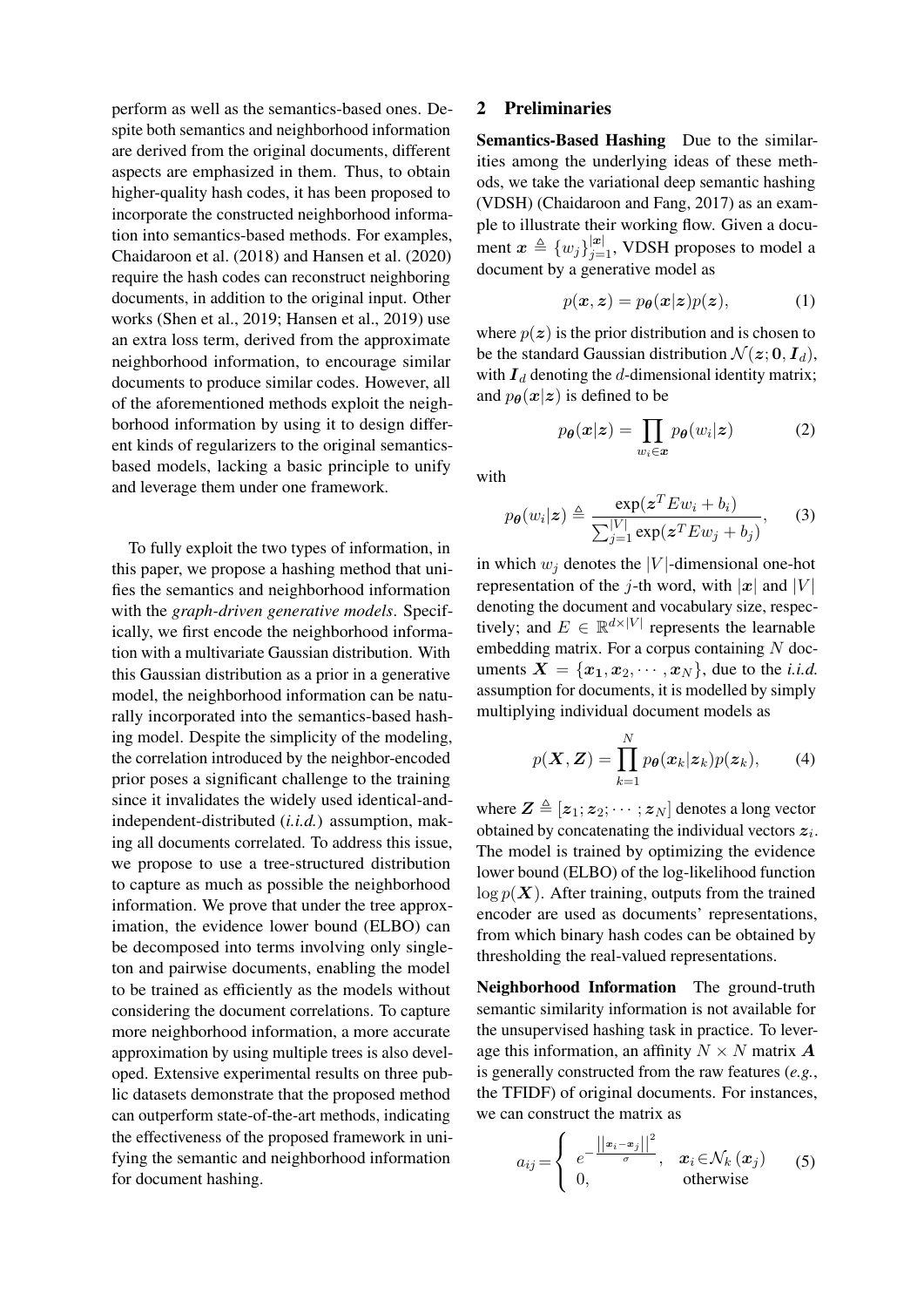where  $a_{ij}$  denotes the  $(i, j)$ -th element of A; and  $\mathcal{N}_k(x)$  denotes the k-nearest neighbors of document x. Given the affinity matrix  $\vec{A}$ , some methods have been proposed to incorporate the neighborhood information into the semantics-based hashing models. However, as discussed above, these methods generally leverage the information based on some intuitive criteria, lacking theoretical supports behind them.

# 3 A Hashing Framework with Unified Semantics-Neighborhood Information

In this section, we present a more effective framework to unify the semantic and neighborhood information for the task of document hashing.

### 3.1 Reformulating the VDSH

To introduce the neighborhood information into the semantics-based hashing models, we first rewrite the VDSH model into a compact form as

$$
p(\mathbf{X}, \mathbf{Z}) = p_{\theta}(\mathbf{X}|\mathbf{Z})p_{\mathcal{I}}(\mathbf{Z}), \tag{6}
$$

where  $p_{\bm{\theta}}(\bm{X}|\bm{Z}) = \prod_{k=1}^{N} p_{\bm{\theta}}(\bm{x}_k|\bm{z}_k)$ ; and the prior  $p_{\mathcal{I}}(\mathbf{Z}) = \prod_{k=1}^{N} p(\mathbf{z}_k)$ , which can be shown to be

$$
p_{\mathcal{I}}(\boldsymbol{Z}) = \mathcal{N}(\boldsymbol{Z}; \boldsymbol{0}, \boldsymbol{I}_N \otimes \boldsymbol{I}_d). \tag{7}
$$

Here, ⊗ denotes the Kronecker product and the subscript  $\mathcal I$  indicates independence among  $z_k$ . The ELBO of this model can be expressed as

$$
\mathcal{L}\!\!=\!\underbrace{\mathbb{E}_{q_{\boldsymbol{\phi}}(\boldsymbol{Z}|\boldsymbol{X})}\!\!\left[\log p_{\boldsymbol{\theta}}(\boldsymbol{X}|\boldsymbol{Z})\right]}\!\!-\!\!\!\underbrace{KL(q_{\boldsymbol{\phi}}(\boldsymbol{Z}|\boldsymbol{X})||p_{\mathcal{I}}(\boldsymbol{Z}))}_{\mathcal{L}_2}
$$

where  $KL(\cdot)$  denotes the Kullback-Leibler (KL) divergence. By restricting the posterior to independent Gaussian form

$$
q_{\boldsymbol{\phi}}(\boldsymbol{Z}|\boldsymbol{X}) = \prod_{k=1}^{N} \underbrace{\mathcal{N}\left(\boldsymbol{z}_k; \boldsymbol{\mu}_k, diag(\boldsymbol{\sigma}_k^2)\right)}_{q_{\boldsymbol{\phi}}(\boldsymbol{z}_k|\boldsymbol{x}_k)}, \quad (8)
$$

the  $\mathcal{L}_1$  can be handled using the reparameterization trick. Thanks to the factorized forms assumed in  $q_{\phi}(Z|X)$  and  $p_{\mathcal{I}}(Z)$ , the  $\mathcal{L}_2$  term can also be expressed analytically and evaluated efficiently.

#### 3.2 Injecting the Neighborhood Information

Given an affinity matrix  $A$ , the covariance matrix  $I_N + \lambda A$  can be used to reveal the neighborhood information of documents, where the hyperparameter  $\lambda \in [0, 1)$  is used to control the overall correlation

strength. If two documents are neighboring, then the corresponding correlation value in  $I_N + \lambda A$ will be large; otherwise, the value will be zero. To have the neighborhood information reflected in document representations, we can require that the representations  $z_i$  are drawn from a Gaussian distribution of the form

$$
p_{\mathcal{G}}(\mathbf{Z}) = \mathcal{N}(\mathbf{Z}; \mathbf{0}, (\mathbf{I}_N + \lambda \mathbf{A}) \otimes \mathbf{I}_d), \quad (9)
$$

where the subscript  $G$  denotes that the distribution is constructed from a neighborhood graph. To see why the representations  $Z \sim p_G(Z)$  have already reflected the neighborhood information, let us consider an example with three documents  ${x_1, x_2, x_3}$ , in which  $x_1$  is connected to  $x_2$ ,  $x_2$  is connected to  $x_3$ , and no connection exists between  $x_1$  and  $x_3$ . Under the case that  $z_i$  is a two-dimensional vector  $z_i \in \mathbb{R}^2$ , we have the concatenated representations  $[z_1; z_2; z_3]$  follow a Gaussian distribution with covariance matrix of

|                    | $\boldsymbol{z}_1$ |                  |                  | $\boldsymbol{z}_2$ | $\boldsymbol{z}_3$ |                  |  |
|--------------------|--------------------|------------------|------------------|--------------------|--------------------|------------------|--|
|                    |                    |                  | $\lambda a_{12}$ |                    |                    |                  |  |
| $\boldsymbol{z}_1$ |                    |                  |                  | $\lambda a_{12}$   |                    |                  |  |
| $\boldsymbol{z}_2$ | $\lambda a_{21}$   |                  |                  |                    | $\lambda a_{23}$   |                  |  |
|                    |                    | $\lambda a_{21}$ |                  |                    | U                  | $\lambda a_{23}$ |  |
| $\boldsymbol{z}_3$ |                    |                  | $\lambda a_{32}$ |                    |                    |                  |  |
|                    |                    |                  |                  | $\lambda a_{32}$   |                    |                  |  |

From the property of Gaussian distribution, it can be known that  $z_1$  is strongly correlated with  $z_2$ on the corresponding elements, but not with  $z_3$ . This suggests that  $z_1$  should be similar to  $z_2$ , but different from  $z_3$ , which is consistent with the neighborhood relation that  $x_1$  is a neighbor of  $x_2$ , but not of  $x_3$ .

Now that the neighborhood information can be modeled by requiring Z being drawn from  $p_G(Z)$ , and the semantic information can be reflected in the likelihood function  $p_{\theta}(X|Z)$ . The two types of information can be taken into account simultaneously by modeling the corpus as

$$
p(\mathbf{X}, \mathbf{Z}) = p_{\theta}(\mathbf{X}|\mathbf{Z})p_{\mathcal{G}}(\mathbf{Z}).
$$
 (10)

Comparing to the VDSH model in (6), it can be seen that the only difference lies in the employed priors. Here, a neighborhood-preserving prior  $p_G(\mathbf{Z})$  is employed, while in VDSH, an independent prior  $p_{\mathcal{I}}(Z)$  is used. Although only a modification to the prior is made from the perspective of modeling, significant challenges are posed for the training. Specifically, by replacing  $p_{\mathcal{I}}(\mathbf{Z})$  with  $p_{\mathcal{G}}(\mathbf{Z})$  in the  $\mathcal{L}_2$  of  $\mathcal{L}$ , it can be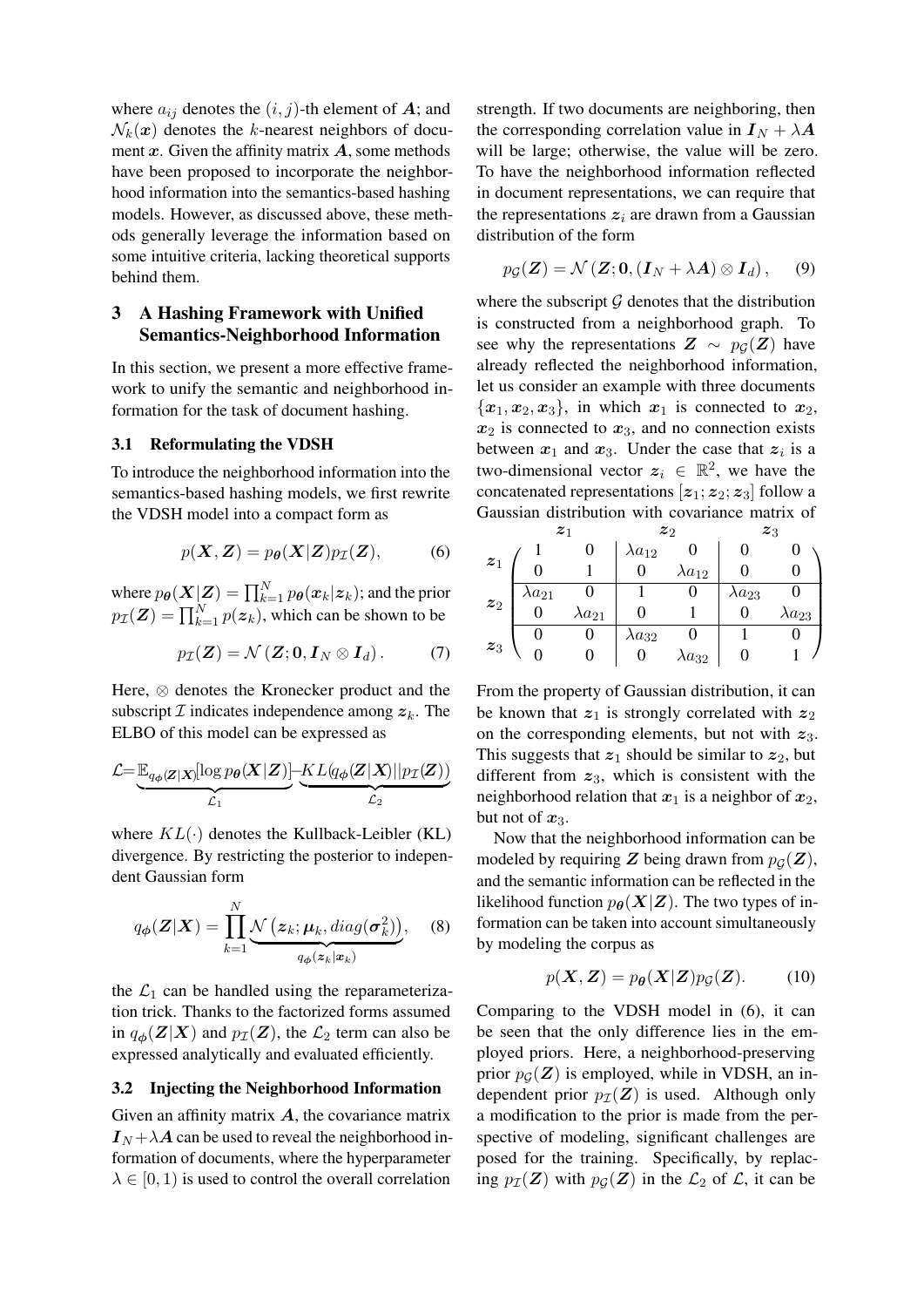shown that the expression of  $\mathcal{L}_2$  involves the matrix  $((\boldsymbol{I}_N + \lambda \boldsymbol{A}) \otimes \boldsymbol{I}_d)^{-1}$ , with the exact expression given in the Supplementary. Due to the introduced dependence among documents, for example, if the corpus contains over 100,000 documents and the representation dimension is set to 100, the  $\mathcal{L}_2$  involves the *inverse* of matrices with dimension as high as  $10^7$ , which is computationally prohibitive in practice.

# 4 Training with Tree Approximations

Although the prior  $p_G(\mathbf{Z})$  captures the full neighborhood information, its induced model is not practically trainable. In this section, to facilitate the training, we first propose to use a tree-structured prior to partially capture the neighborhood information, and then extend it to multiple-tree case for more accurate modeling.

### 4.1 Approximating the Prior  $p_G(Z)$  with a Tree-Structured Distribution

The matrix A represents a graph  $\mathbb{G} \triangleq (\mathcal{V}, \mathcal{E}),$ where  $V = \{1, 2, \dots, N\}$  is the set of document indices; and  $\mathcal{E} = \{(i, j) | a_{ij} \neq 0\}$  is the set of connections between documents. From the graph  $\mathbb{G}$ , a spanning tree  $\mathbb{T} = (\mathcal{V}, \mathcal{E}_T)$  can be obtained easily, where  $\mathcal{E}_T$  denotes the set of connections on the tree. $<sup>2</sup>$  Based on the spanning tree, we construct</sup> a new distribution as

$$
p_{\mathcal{T}}(\boldsymbol{Z}) = \prod_{i \in \mathcal{V}} p_{\mathcal{G}}(\boldsymbol{z}_i) \prod_{(i,j) \in \mathcal{E}_T} \frac{p_{\mathcal{G}}(\boldsymbol{z}_i, \boldsymbol{z}_j)}{p_{\mathcal{G}}(\boldsymbol{z}_i) p_{\mathcal{G}}(\boldsymbol{z}_j)},\quad(11)
$$

where  $p_{\mathcal{G}}(z_i)$  and  $p_{\mathcal{G}}(z_i, z_j)$  represent one- and two-variable marginal distributions of  $p_G(\mathbf{Z})$ , respectively. From the properties of Gaussian distribution, it is known that

$$
pg(\boldsymbol{z}_i) = \mathcal{N}(\boldsymbol{z}_i; \boldsymbol{0}, \boldsymbol{I}_d),
$$
  
 
$$
pg(\boldsymbol{z}_i, \boldsymbol{z}_j) = \mathcal{N}([\boldsymbol{z}_i; \boldsymbol{z}_j]; \boldsymbol{0}, (\boldsymbol{I}_2 + \lambda \boldsymbol{A}_{ij}) \otimes \boldsymbol{I}_d),
$$
 (12)

where  $A_{ij} \triangleq \begin{bmatrix} 0 & a_{ij} \\ a_{ij} & 0 \end{bmatrix}$  $a_{ji}$  0 . Because  $p_{\mathcal{T}}(\mathbf{Z})$  is defined on a tree, as proved in (Wainwright and Jordan, 2008), it is guaranteed to be a valid probability distribution, and more importantly, it satisfies the following two relations: i)  $p_{\mathcal{T}}(z_i) = p_{\mathcal{G}}(z_i);$ ii)  $p_{\mathcal{T}}(z_i, z_j) = p_{\mathcal{G}}(z_i, z_j)$  for any  $(i, j) \in \mathcal{E}_T$ , where  $p_{\mathcal{T}}(z_i)$  and  $p_{\mathcal{T}}(z_i, z_j)$  denote the marginal distributions of  $p_{\mathcal{T}}(Z)$ . That is, the tree-structured

distribution  $p_{\mathcal{T}}(Z)$  captures the neighborhood information reflected on the spanning tree T. By using  $p_{\mathcal{T}}(Z)$  to replace  $p_{\mathcal{I}}(Z)$  of  $\mathcal{L}_2$ , it can be shown that  $\mathcal{L}_2$  can be expressed as the summation of terms involving only one or two variables, which can be handled easily. Due to the limitation of space, the concrete expression for the lower bound is given in the Supplementary Material.

#### 4.2 Imposing Correlations on the Posterior

The posterior distribution  $q_{\phi}(Z|X)$  in the previous section is assumed to be in independent form, as the form shown in (8). But since a prior  $p_{\mathcal{T}}(\mathbf{Z})$ considering the correlations among documents is used, assuming an independent posterior is not appropriate. Hence, we follow the tree-structured prior and also construct a tree-structured posterior

$$
q_{\mathcal{T}}(\boldsymbol{Z}|\boldsymbol{X})\!\!=\!\!\prod_{i\in\mathcal{V}}\!\!q_{\boldsymbol{\phi}}(\boldsymbol{z}_i|\boldsymbol{x}_i)\!\!\prod_{(i,j)\in\mathcal{E}_{T}}\!\!\!\frac{q_{\boldsymbol{\phi}}\left(\boldsymbol{z}_i,\boldsymbol{z}_j|\boldsymbol{x}_i,\boldsymbol{x}_j\right)}{q_{\boldsymbol{\phi}}(\boldsymbol{z}_i|\boldsymbol{x}_i)\,q_{\boldsymbol{\phi}}(\boldsymbol{z}_j|\boldsymbol{x}_j)},
$$

where  $q_{\phi}(z_i|x_i)$  is the same as that in (8); and  $q_{\boldsymbol{\phi}}(\boldsymbol{z}_i, \boldsymbol{z}_j | \boldsymbol{x}_i, \boldsymbol{x}_j)$  is also defined to be Gaussian, with its mean defined as  $[\mu_i; \mu_j]$  and covariance matrix defined as

$$
\begin{bmatrix} diag(\sigma_i^2) & diag(\gamma_{ij} \odot \sigma_i \odot \sigma_j) \\ diag(\gamma_{ij} \odot \sigma_i \odot \sigma_j) & diag(\sigma_j^2) \end{bmatrix}, (13)
$$

in which  $\gamma_{ij} \in \mathbb{R}^d$  controls the correlation strength between  $z_i$  and  $z_j$ , whose elements are restricted in  $(-1, 1)$  and  $\odot$  denotes the Hadamard product. By taking the correlated posterior  $q_{\mathcal{T}}(\mathbf{Z}|\mathbf{X})$  into the ELBO, we obtain

$$
\mathcal{L}_{\mathcal{T}} = \sum_{i \in \mathcal{V}} \mathbb{E}_{q\phi}[\log p_{\theta}(\mathbf{x}_i|\mathbf{z}_i)] - KL(q_{\phi}(\mathbf{z}_i)||p_{\mathcal{G}}(\mathbf{z}_i))
$$

$$
- \sum_{(i,j) \in \mathcal{E}_{\mathcal{T}}} \Big( KL(q_{\phi}(\mathbf{z}_i, \mathbf{z}_j|\mathbf{x}_i, \mathbf{x}_j) || p_{\mathcal{G}}(\mathbf{z}_i, \mathbf{z}_j))
$$

$$
- KL(q_{\phi}(\mathbf{z}_i)||p_{\mathcal{G}}(\mathbf{z}_i)) - KL(q_{\phi}(\mathbf{z}_j)||p_{\mathcal{G}}(\mathbf{z}_j)) \Big),
$$

where we briefly denote the variational distribution  $q_{\boldsymbol{\phi}}(\boldsymbol{z}_i|\boldsymbol{x}_i)$  as  $q_{\boldsymbol{\phi}}(\boldsymbol{z}_i)$ . Since  $p_{\mathcal{G}}(\boldsymbol{z}_i), p_{\mathcal{G}}(\boldsymbol{z}_i, \boldsymbol{z}_j)$ ,  $q_{\boldsymbol{\phi}}(\boldsymbol{z}_i|\boldsymbol{x}_i)$  and  $q_{\boldsymbol{\phi}}(\boldsymbol{z}_i, \boldsymbol{z}_j|\boldsymbol{x}_i, \boldsymbol{x}_j)$  are all Gaussian distributions, the KL-divergence terms above can be derived in closed-form. Moreover, it can be seen that  $\mathcal{L}_{\mathcal{T}}$  involves only single or pairwise variables, thus optimizing it is as efficient as the models without considering document correlation.

With the trained model, hash codes can be obtained by binarizing the posterior mean  $\mu_i$  with a threshold, as done in (Chaidaroon and Fang,

 $2$ We assume the graph is connected. For more general cases, results can be derived similarly.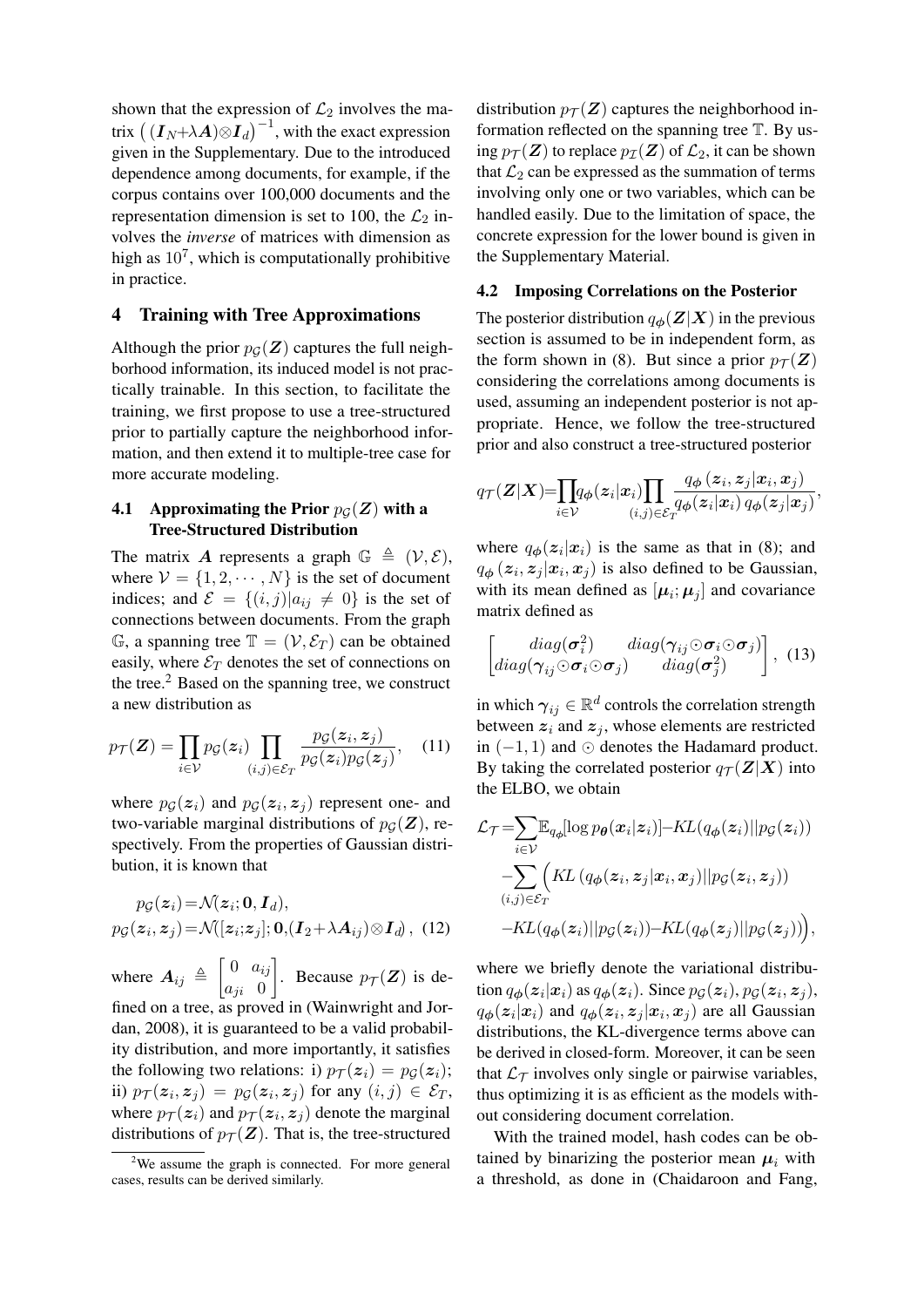2017). However, if without any constraint, the range of mean lies in  $(-\infty, +\infty)$ . Thus, if we binarize it directly, lots of information in the original representations will be lost. To alleviate this problem, in our implementation, we parameterize the posterior mean  $\mu_i$  by a function of the form  $\mu_i = sigmoid(nn(\mathbf{x}_i)/\tau)$ , where the outermost sigmoid function forces the mean to look like binary value and thus can effectively reduce the quantization loss, with  $nn(\cdot)$  denoting a neural network function and  $\tau$  controlling the slope of the sigmoid function.

### 4.3 Extending to Multiple Spanning Trees

Obviously, approximating the graph with a spanning tree may lose too much information. To alleviate this issue, we propose to capture the similarity information by a mixture of multiple distributions, with each built on a spanning tree. Specifically, we first construct a set of  $M$  spanning trees  $\mathcal{T}_{\mathbb{G}} = {\{\mathbb{T}_1, \mathbb{T}_2, \cdots, \mathbb{T}_M\}}$  from the original graph G. Based on the set of spanning trees, a mixturedistribution prior and posterior can be constructed as

$$
p_{\mathcal{MT}}(\mathbf{Z}) = \frac{1}{M} \sum_{\mathcal{T} \in \mathcal{T}_{\mathbb{G}}} p_{\mathcal{T}}(\mathbf{Z}), \tag{14}
$$

$$
q_{\mathcal{M}\mathcal{T}}(\mathbf{Z}|\mathbf{X}) = \frac{1}{M} \sum_{\mathcal{T} \in \mathcal{T}_{\mathbb{G}}} q_{\mathcal{T}}(\mathbf{Z}|\mathbf{X}), \qquad (15)
$$

where  $p_{\mathcal{T}}(Z)$  and  $q_{\mathcal{T}}(Z|X)$  are the prior and posterior defined on the tree  $\mathcal T$ , as done in (11) and (13). By taking the mixture distributions above into the ELBO of  $\mathcal L$  to replace the prior and posterior, we can obtain a new ELBO, denoted as  $\mathcal{L}_{MT}$ . Obviously, it is impossible to obtain a closed-form expression for the bound  $\mathcal{L}_{MT}$ . But as proved in (Tang et al., 2019), by using the log-sum inequality,  $\mathcal{L}_{MT}$  can be further lower bounded by

$$
\widetilde{\mathcal{L}}_{\mathcal{MT}} = \frac{1}{M} \sum_{\mathcal{T} \in \mathcal{T}_{\mathbb{G}}} \mathcal{L}_{\mathcal{T}}.
$$
 (16)

Given the expression of  $\mathcal{L}_{\mathcal{T}}$ , the lower bound of  $\mathcal{L}_{MT}$  can also be expressed in closed-form and optimized efficiently. For detailed derivations and concrete expressions, please refer to the Supplementary.

#### 4.4 Details of Modeling

The parameters  $\mu_i, \mu_j, \sigma_i, \sigma_j$  and  $\gamma_{ij}$  in the approximate posterior distribution  $q_{\phi}(z_i|x_i)$  of (8)



Figure 1: Illustration of how the proposed model preserves the semantic and similarity information in the representations, where the color and link represent semantic similarity and neighborhood, respectively.

and  $q_{\phi}(z_i, z_j | x_i, x_j)$  of (13) are all defined as the outputs of neural networks, with the parameters denoted as  $\phi$ . Specifically, the entire model is mainly composed of three components:

- i) The variational encoder  $q_{\phi}(z_i|x_i)$ , which takes single document as input, and outputs the mean and variance of Gaussian distribution, *i.e.*,  $[\mu_i; \sigma_i^2] = f_{\phi}(x_i);$
- ii) The correlated encoder, which takes pairwise documents as input, and outputs the correlation coefficient, *i.e.*,  $\gamma_{ij} = f_{\phi}(x_i, x_j)$ . Note that the correlation encoder is required to be order-irrelevant, that is,  $f_{\phi}(\mathbf{x}_i, \mathbf{x}_j) =$  $f_{\phi}(\boldsymbol{x}_j, \boldsymbol{x}_i)$ , which is achieved in this paper as  $f_{\boldsymbol{\phi}} = \frac{1}{2}$  $\frac{1}{2}\big(f_{\boldsymbol{\phi}}(\boldsymbol{x}_i, \boldsymbol{x}_j) + f_{\boldsymbol{\phi}}(\boldsymbol{x}_j, \boldsymbol{x}_i)\big);$
- iii) The generative decoder  $p_{\theta}(x_i|z_i)$ , which takes the latent variable  $z_i$  as input and output the document  $x_i$ . The decoder is modeled by a neural network parameterized by  $\theta$ .

The model is trained by optimizing the lower bound  $\mathcal{L}_{MT}$  w.r.t.  $\phi$  and  $\theta$ . After training, hash codes are obtained by passing the documents through the variational encoder and binarizing the outputs on every dimension by a the threshold value, which is simply set as 0.5 in our experiments.

To intuitively understand the insight behind our model, an illustration is shown in Figure 1. We see that if the two documents are neighbors and semantically similar, the representations will be strongly correlated to each other. But if they are not semantically similar neighbors, the representations become less correlated. If they are neither neighbors nor semantically similar, the representations become not correlated at all. Since our model can simultaneously preserve semantics and neighborhood information, we name it as Semantics-Neighborhood Unified Hahing (SNUH).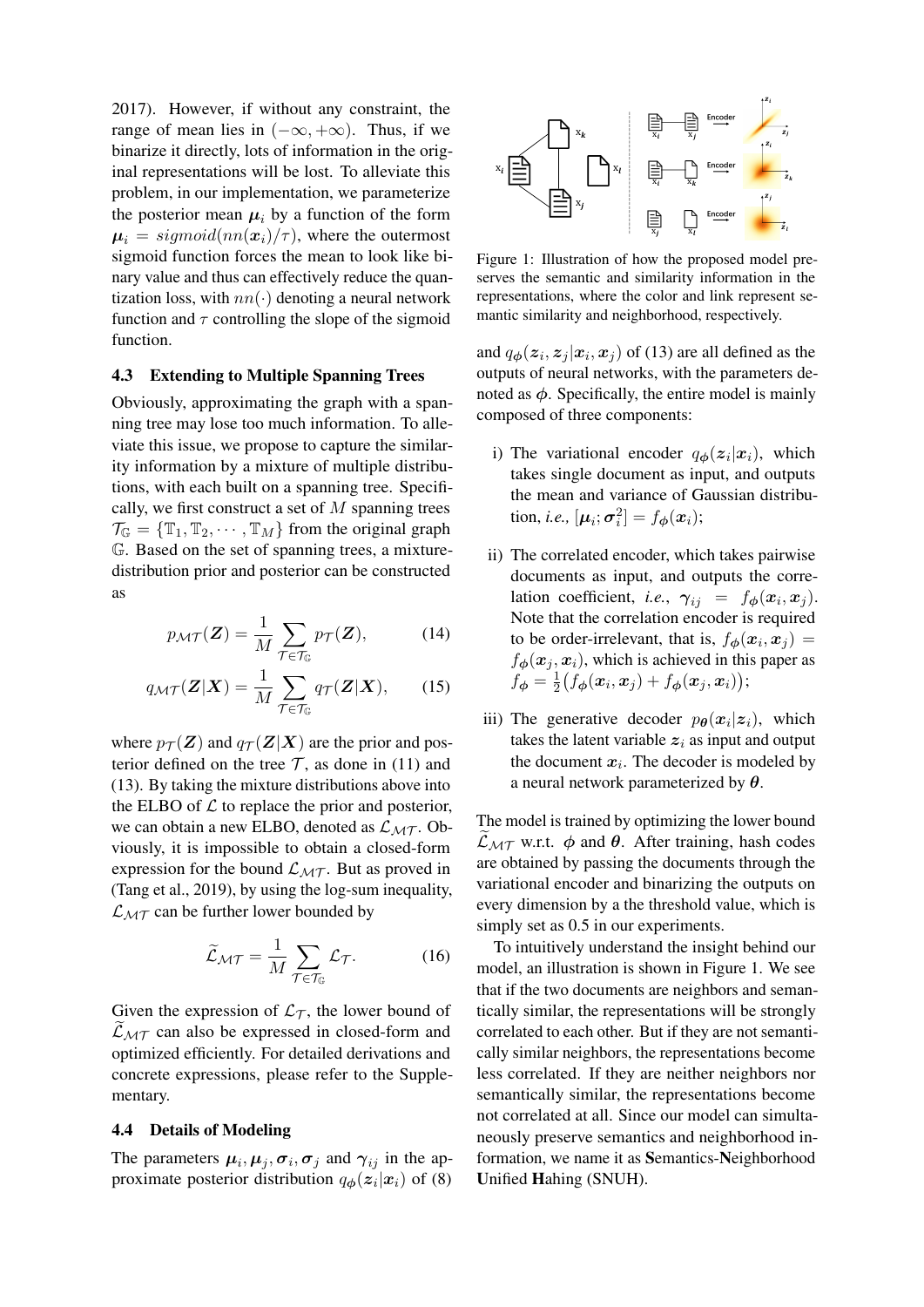### 5 Related Work

Deep generative models (Rezende et al., 2014) have attracted a lot of attention in semanticsbased hashing, due to their successes in unsupervised representation learning. VDSH (Chaidaroon and Fang, 2017) first employed variational autoencoder (VAE) (Kingma and Welling, 2013) to learn continuous representations of documents and then casts them into binary codes. However, for the sake of information leaky problem during binarization step, such a two-stage strategy is prone to result in local optima and undermine the performance. NASH (Shen et al., 2018) tackled this issue by replacing the Gaussian prior with Bernoulli and adopted the straight-through technique (Bengio et al., 2013) to achieve end-to-end training. To further improve the model's capability, Dong et al. (2019) proposed to employ mixture distribution as a priori knowledge and Zheng et al. (2020) exploited Boltzmann posterior to introduce correlation among bits. Beyond generative frameworks, AMMI (Stratos and Wiseman, 2020) achieved superior performance by maximizing the mutual information between codes and documents. Nevertheless, the aforementioned semantic hashing methods are consistently under the *i.i.d.* assumption, which means they ignore the neighborhood information.

Spectral hashing (Weiss et al., 2009) and selftaught hashing (Zhang et al., 2010) are two typical methods of neighbor-based hashing models. But these algorithms generally ignore the rich semantic information associated with documents. Recently, some VAE-based models tried to concurrently take account of semantic and neighborhood information, such as NbrReg (Chaidaroon et al., 2018), RBSH (Hansen et al., 2019) and PairRec(Hansen et al., 2020). However, as mentioned before, all of them simply regarded the proximity as regularization, lacking theoretical principles to guide the incorporation process. Thanks to the virtue of graph-induced distribution, we effectively preserve the two types of information in a theoretical framework.

# 6 Experiments

#### 6.1 Experiment Setup

Datasets We verify the proposed methods on three public datasets which published by VDSH<sup>3</sup>: i) Reuters25178, which contains 10,788 news documents with 90 different categories; ii) TMC, which is a collection of 21,519 air traffic reports with 22 different categories; iii) 20Newsgroups (NG20), which consists of 18,828 news posts from 20 different topics. Note that the category labels of each dataset are only used to compute the evaluation metrics, as we focus on unsupervised scenarios.

Baselines We compare our method with the following models: SpH (Weiss et al., 2009), STH (Zhang et al., 2010), VDSH (Chaidaroon and Fang, 2017), NASH (Shen et al., 2018), GMSH(Dong et al., 2019), NbrReg (Chaidaroon et al., 2018), CorrSH (Zheng et al., 2020) and AMMI (Stratos and Wiseman, 2020). For all baselines, we take the reported performance from their original papers.

Training Details For fair comparisons, we follow the same network architecture used in VDSH, GMSH and CorrSH, using a one-layer feedforward neural network as the variational and the correlated encoder. The graph G is constructed with the  $K$ -nearest neighbors (KNN) algorithm based on cosine similarity on the TFIDF features of documents. In our experiments, the correlation strength coefficient  $\lambda$  in (12) is fixed to 0.99. According to the performance observed on the validation set, we choose the learning rate from {0.0005, 0.001, 0.003}, batch size from  $\{32, 64, 128\}$ , the temperature  $\tau$  in sigmoid function from  $\{0.1, 0.2, \dots, 1\}$ , the number of trees M and neighbors K both form  $\{1,2,\ldots,20\}$ , with the best used for evaluation on the test set. The model is trained using the Adam optimizer (Kingma and Ba, 2014). More detailed experimental settings, along with the generating method of spanning trees, are given in the supplementary materials.

Evaluation Metrics The retrieval precision is used as our evaluation metric. For each query document, we retrieve 100 documents most similar to it based on the Hamming distance of hash codes. Then, the retrieval precision for a single sample is measured as the percentage of the retrieved documents with the same label as the query. Finally, the average precision over the whole test set is calculated as the performance of the evaluated method.

### 6.2 Performance and Analysis

Overall Performance The performances of all the models on the three public datasets are shown in Table 1. We see that our model performs favorably

<sup>3</sup> https://github.com/unsuthee/VariationalDeepSemantic Hashing/tree/master/dataset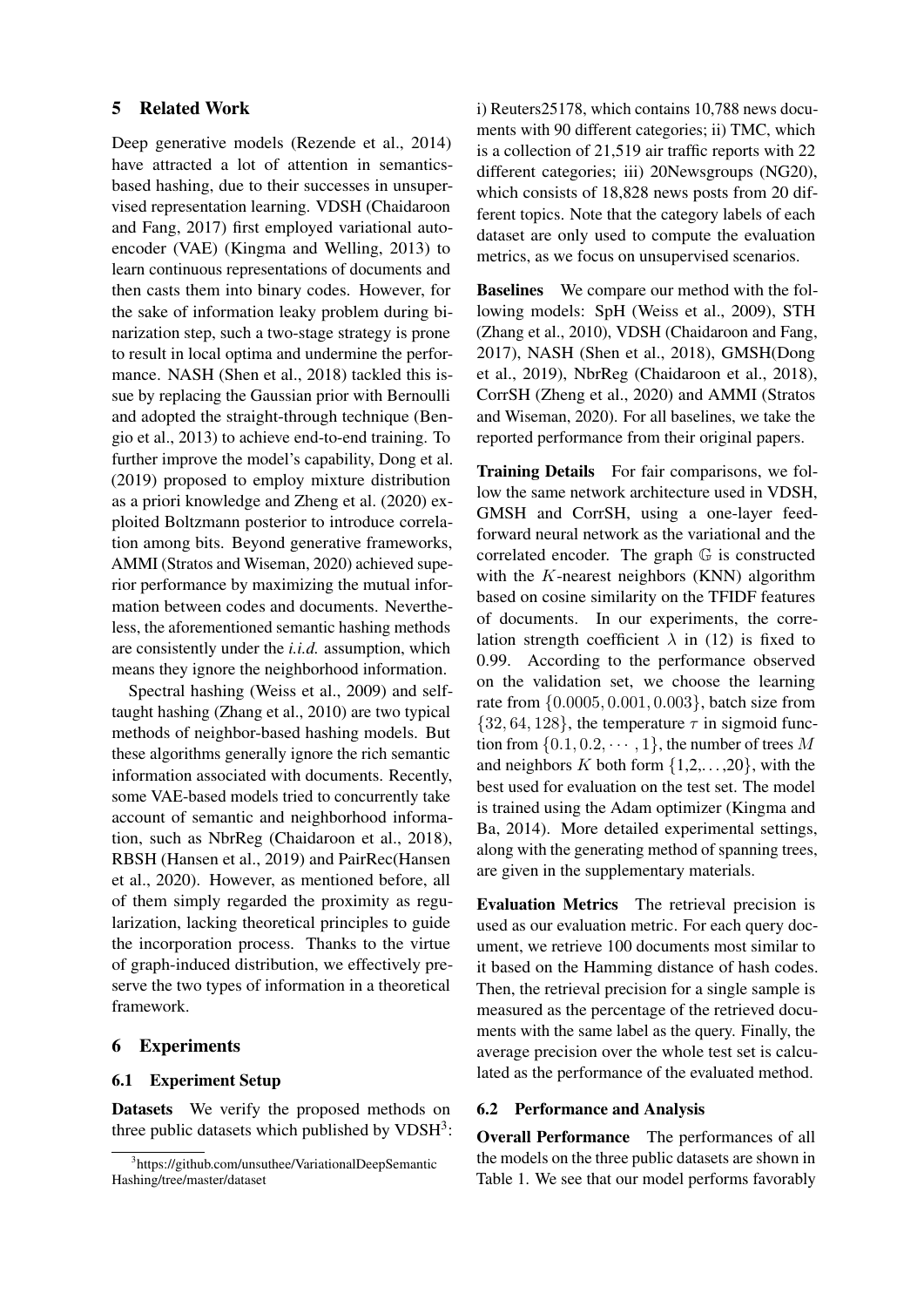| Method      | Reuters |        |        | TMC     |        |               | 20Newsgroups |         |               | Avg           |        |         |        |
|-------------|---------|--------|--------|---------|--------|---------------|--------------|---------|---------------|---------------|--------|---------|--------|
|             | 16bits  | 32bits | 64bits | 128bits | 16bits | 32bits        | 64bits       | 128bits | 16bits        | 32bits        | 64bits | 128bits |        |
| SpH         | 0.6340  | 0.6513 | 0.6290 | 0.6045  | 0.6055 | 0.6281        | 0.6143       | 0.5891  | 0.3200        | 0.3709        | 0.3196 | 0.2716  | 0.5198 |
| <b>STH</b>  | 0.7351  | 0.7554 | 0.7350 | 0.6986  | 0.3947 | 0.4105        | 0.4181       | 0.4123  | 0.5237        | 0.5860        | 0.5806 | 0.5443  | 0.5662 |
| <b>VDSH</b> | 0.7165  | 0.7753 | 0.7456 | 0.7318  | 0.6853 | 0.7108        | 0.4410       | 0.5847  | 0.3904        | 0.4327        | 0.1731 | 0.0522  | 0.5366 |
| NbrReg      | n.a.    | n.a.   | n.a.   | n.a.    | n.a.   | n.a.          | n.a.         | n.a.    | 0.4120        | 0.4644        | 0.4768 | 0.4893  | 0.4249 |
| <b>NASH</b> | 0.7624  | 0.7993 | 0.7812 | 0.7559  | 0.6573 | 0.6921        | 0.6548       | 0.5998  | 0.5108        | 0.5671        | 0.5071 | 0.4664  | 0.6462 |
| <b>GMSH</b> | 0.7672  | 0.8183 | 0.8212 | 0.7846  |        | 0.6736 0.7024 | 0.7086       | 0.7237  | 0.4855 0.5381 |               | 0.5869 | 0.5583  | 0.6807 |
| <b>AMMI</b> | 0.8173  | 0.8446 | 0.8506 | 0.8602  |        | 0.7096 0.7416 | 0.7522       | 0.7627  |               | 0.5518 0.5956 | 0.6398 | 0.6618  | 0.7323 |
| CorrSH      | 0.8212  | 0.8420 | 0.8465 | 0.8482  | 0.7243 | 0.7534        | 0.7606       | 0.7632  | 0.5839        | 0.6183        | 0.6279 | 0.6359  | 0.7355 |
| <b>SNUH</b> | 0.8320  | 0.8466 | 0.8560 | 0.8624  | 0.7251 | 0.7543        | 0.7658       | 0.7726  | 0.5775        | 0.6387        | 0.6646 | 0.6731  | 0.7474 |

Table 1: The precision on three datasets with different numbers of bits in unsupervised document hashing.

|                                                                     | <b>Ablation Study</b> | 16bits                     | 32bits                     | 64bits                     | 128bits                    |
|---------------------------------------------------------------------|-----------------------|----------------------------|----------------------------|----------------------------|----------------------------|
| Reuters                                                             | $SNUH_{ind}$          | 0.7823                     | 0.8094                     | 0.8180                     | 0.8385                     |
|                                                                     | SNUH <sub>prior</sub> | 0.8043                     | 0.8295                     | 0.8431                     | 0.8460                     |
|                                                                     | <b>SNUH</b>           | 0.8320                     | 0.8466                     | 0.8560                     | 0.8624                     |
| <b>TMC</b>                                                          | $SNUH_{ind}$          | 0.6978                     | 0.7307                     | 0.7421                     | 0.7526                     |
|                                                                     | <b>SNUH</b> prior     | 0.7177                     | 0.7408                     | 0.7518                     | 0.7528                     |
|                                                                     | <b>SNUH</b>           | 0.7251                     | 0.7543                     | 0.7658                     | 0.7726                     |
| $SNUH_{ind}$<br><b>NG20</b><br>SNUH <sub>prior</sub><br><b>SNUH</b> |                       | 0.4806<br>0.5443<br>0.5775 | 0.5503<br>0.6071<br>0.6387 | 0.6017<br>0.6212<br>0.6646 | 0.6060<br>0.6014<br>0.6731 |

Table 2: The performance of variant models. SNUH<sub>ind</sub> and  $SNUH<sub>prior</sub>$  indicate the model without considering any document correlations (independent) and only considering correlations in the prior, respectively.

to the current state-of-the-art method, yielding best average performance across different datasets and settings. Compared with VDSH and NASH, which simply employ isotropic Gaussian and Bernoulli prior, respectively, we can observe that our model, which leverages correlated prior and posterior distributions, achieves better results on all the three datasets. Although GMSH improves performance by exploiting a more expressive Gaussian mixture prior, our model still outperforms it by a substantial margin, indicating the superiority of incorporating document correlations. It is worth noting that, by unifying semantics and neighborhood information under the generative models, the two types of information can be preserved more effectively. This can be validated by that our model performs significantly better than NbrReg, which naively incorporates the neighborhood information by using a neighbor-reconstruction regularizer. The superiority of our unified method can be further corroborated in the comparisons with RBSH and PairRec, which are given in the Supplementary since they employed a different preprocessing method as the models reported here. Comparing to the current SOTA methods of AMMI and CorrSh, our method



Figure 2: The precision of 64-bit hash codes with varying number of trees  $M$  and neighbors  $K$ .

is still able to achieve better results by exploiting the correlation among documents. Moreover, thanks to the benefit of correlation regularization, remarkable gratuity can be acquired profitably in 64 and 128 bits.

Impact of Introducing Correlations in Prior and Posterior To understand the influences of the proposed document-correlated prior and posterior, we further experiment with two variants of our model: i) SNUH<sub>ind</sub>: which does not consider document correlations in neither the prior nor the posterior distribution; ii) SNUH<sub>prior</sub>: which only considers the correlations in the prior, but not in the posterior. Obviously, the proposed SNUH represents the method that leverage the correlations in both of the prior and posterior. As seen from Table 2, SNUH<sub>prior</sub> achieves better performance than SNUHind, demonstrating the benefit of considering the correlation information of documents only in the prior. By further taking the correlations into account in the posterior, improvements of SNUH can be further observed, which fully corroborates the superiority of considering document correlations in the prior and posterior. Another interesting observation is that the performance gap be-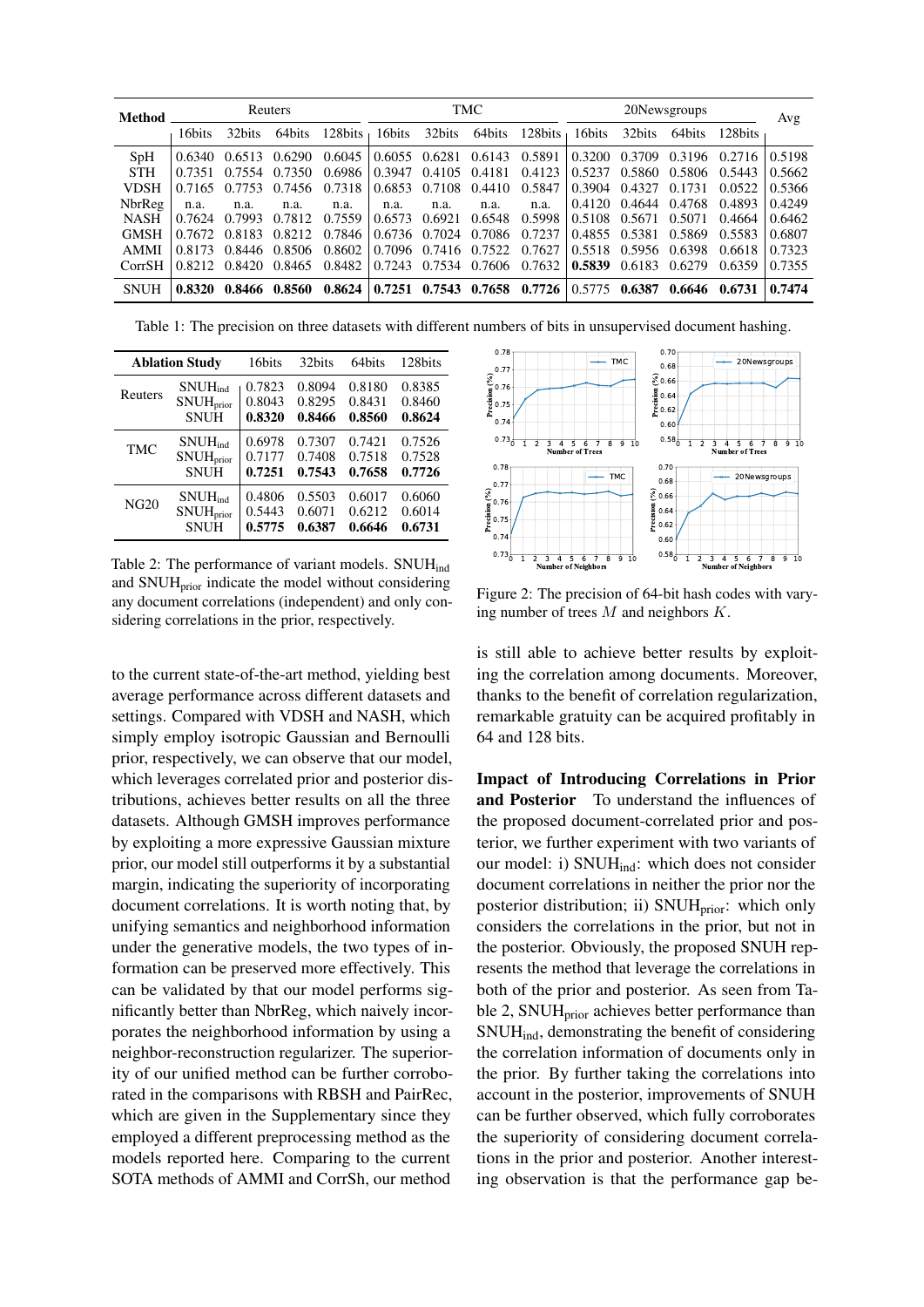| <b>Distance</b> | Category      | <b>Title/Subject</b>                                            |
|-----------------|---------------|-----------------------------------------------------------------|
| query           | hockey        | <b>NHL PLAYOFF RESULTS FOR GAMES PLAYED 4-21-93</b>             |
|                 | hockey        | NHL PLAYOFF RESULTS FOR GAMES PLAYED 4-19-93                    |
| 10              | hockey        | NHL Summary parse results for games played Thur, April 15, 1993 |
| 20              | hockey        | AHL playoff results (4/15)                                      |
| 50              | forsale       | $RE: ==  MOVING SALE ==$                                        |
| 70              | hardware      | Re: Quadra SCSI Problems?                                       |
| 90              | politics.misc | Re: Employment (was Re: Why not concentrate on child molesters? |

Table 3: Qualitative analysis of the learned 128-bit hash codes on the 20Newsgroups dataset. We present the documents with Hamming distance of 1, 10, 20, 50, 70 and 90 to the query.

tween SNUH<sub>ind</sub> and SNUH<sub>prior</sub> becomes small as the length of bits increases. This may be attributed to the fact that the increased generalization ability of models brought by large bits is inclined to alleviate the impact of priori knowledge. However, by additionally incorporating correlation constraints on posterior, significant performance gains would be obtained, especially in large bits scenarios.

Effect of Spanning Trees For more efficient training, spanning trees are utilized to approximate the whole graph by dropping out some edges. To understand its effects, we first investigate the *impact of the number of trees*. The first row of Figure 2 shows the performance of our method as a function of different numbers of spanning trees. We observe that, compared to not using any correlation, one tree alone can bring significant performance gains. As the tree number increases, the performance rises steadily at first and then converges into a certain level, demonstrating that the document correlations can be mostly captured by several spanning trees. Then, we further explore the *impact of the neighbor number* when constructing the graphs using the KNN method, as shown in the second row of Figure 2. It can be seen that more neighbors contributes to better performance. We hypothesize that this is partly due to the more diverse correlation information captured by the increasing number of neighbors. However, incorporating too many neighbors may lead to the problem of introducing noise and incorrect correlation information to the hash codes. That explains why no further improvement is observed after the number reaches a level.

Empirical Study of Computational Efficiency We also investigate the training complexity by comparing the training duration of our method and VDSH, on Tesla V100-SXM2-32GB. On the Reuters, TMC, 20Newsgroups datasets with 64 bit hash codes, our method finishes one epoch of training respectively in 3.791s, 5.238s, 1.343s and



Figure 3: Visualization of the 64-dimensional latent semantic embeddings learned by the proposed models for the 20Newsgroups dataset.

VDSH in 2.038s, 4.364s, 1.051s. It can be seen that our model, though with much stronger performance, can be trained almost as efficiently as vanilla VDSH due to the tree approximations.

Case Study In Table 3, we present a retrieval case of the given query document. It can be observed that as the Hamming distance increases, the semantic (topic) of the retrieved document gradually becomes more irrelevant, illustrating that the Hamming distance can effectively measure the document relevance.

Visualization of Hash Codes To evaluate the quality of generated hash code more intuitively, we project the latent representations into a 2 dimensional plane with the t-SNE (van der Maaten and Hinton, 2008) technique. As shown in Figure 3, the representations generated by our method are more separable than those of AMMI, demonstrating the superiority of our method.

# 7 Conclusion

We have proposed an effective and efficient semantic hashing method to preserve both the semantics and neighborhood information of documents. Specifically, we applied a graph-induced Gaussian prior to model the two types of information in a unified framework. To facilitate training, a treestructure approximation was further developed to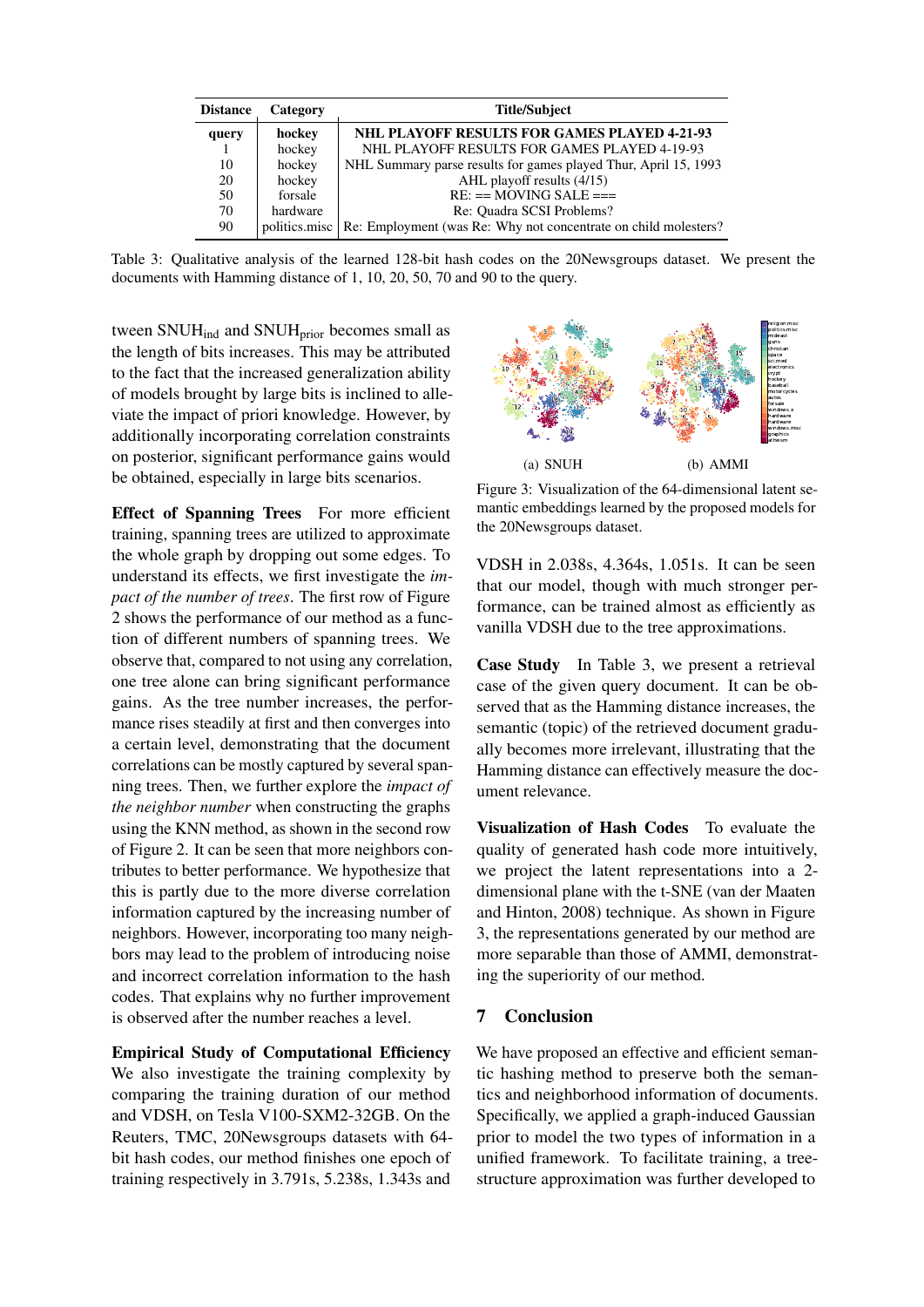decompose the ELBO into terms involving only singleton or pairwise variables. Extensive evaluations demonstrated that our model significantly outperforms baseline methods by incorporating both the semantics and neighborhood information.

### 8 Acknowledgements

This work is supported by the National Natural Science Foundation of China (No. 61806223, 61906217, U1811264), Key R&D Program of Guangdong Province (No. 2018B010107005), National Natural Science Foundation of Guangdong Province (No. 2021A1515012299). This work is also supported by Huawei MindSpore.

### **References**

- Yoshua Bengio, Nicholas Léonard, and Aaron Courville. 2013. Estimating or propagating gradients through stochastic neurons for conditional computation. *arXiv preprint arXiv:1308.3432*.
- Suthee Chaidaroon, Travis Ebesu, and Yi Fang. 2018. Deep semantic text hashing with weak supervision. In *The 41st International ACM SIGIR Conference on Research & Development in Information Retrieval*, pages 1109–1112.
- Suthee Chaidaroon and Yi Fang. 2017. Variational deep semantic hashing for text documents. In *Proceedings of the 40th International ACM SIGIR Conference on Research and Development in Information Retrieval*, pages 75–84.
- Wei Dong, Qinliang Su, Dinghan Shen, and Changyou Chen. 2019. Document hashing with mixture-prior generative models. *arXiv preprint arXiv:1908.11078*.
- Casper Hansen, Christian Hansen, Jakob Grue Simonsen, Stephen Alstrup, and Christina Lioma. 2019. Unsupervised neural generative semantic hashing. In *Proceedings of the 42nd International ACM SI-GIR Conference on Research and Development in Information Retrieval*.
- Casper Hansen, Christian Hansen, Jakob Grue Simonsen, Stephen Alstrup, and Christina Lioma. 2020. Unsupervised semantic hashing with pairwise reconstruction. In *Proceedings of the 43rd International ACM SIGIR Conference on Research and Development in Information Retrieval*.
- Xiaofei He, Deng Cai, Haifeng Liu, and Wei-Ying Ma. 2004. Locality preserving indexing for document representation. In *Proceedings of the 27th Annual International ACM SIGIR Conference on Research and Development in Information Retrieval*, pages 96–103.
- Yushi Jing and Shumeet Baluja. 2008. VisualRank: Applying PageRank to large-scale image search. *IEEE Transactions on Pattern Analysis and Machine Intelligence*, 30(11):1877–1890.
- Diederik P Kingma and Jimmy Ba. 2014. Adam: A method for stochastic optimization. *arXiv preprint arXiv:1412.6980*.
- Diederik P Kingma and Max Welling. 2013. Autoencoding variational bayes. *arXiv preprint arXiv:1312.6114*.
- Yehuda Koren. 2008. Factorization meets the neighborhood: A multifaceted collaborative filtering model. In *Proceedings of the 14th ACM SIGKDD International Conference on Knowledge Discovery and Data Mining*, pages 426–434.
- Peng Li, Meng Wang, Jian Cheng, Changsheng Xu, and Hanqing Lu. 2012. Spectral hashing with semantically consistent graph for image indexing. *IEEE Transactions on Multimedia*, 15(1):141–152.
- Laurens van der Maaten and Geoffrey Hinton. 2008. Visualizing data using t-SNE. *Journal of Machine Learning Research*, 9:2579–2605.
- Danilo Jimenez Rezende, Shakir Mohamed, and Daan Wierstra. 2014. Stochastic backpropagation and approximate inference in deep generative models. *arXiv preprint arXiv:1401.4082*.
- Ruslan Salakhutdinov and Geoffrey Hinton. 2009. Semantic hashing. *International Journal of Approximate Reasoning*, 50(7):969–978.
- Dinghan Shen, Qinliang Su, Paidamoyo Chapfuwa, Wenlin Wang, Guoyin Wang, Lawrence Carin, and Ricardo Henao. 2018. NASH: Toward end-to-end neural architecture for generative semantic hashing. *arXiv preprint arXiv:1805.05361*.
- Yuming Shen, Li Liu, and Ling Shao. 2019. Unsupervised binary representation learning with deep variational networks. *International Journal of Computer Vision*, 127(11):1614–1628.
- Benno Stein, Sven Meyer zu Eissen, and Martin Potthast. 2007. Strategies for retrieving plagiarized documents. In *Proceedings of the 30th Annual International ACM SIGIR Conference on Research and Development in Information Retrieval*, pages 825–826.
- Karl Stratos and Sam Wiseman. 2020. Learning discrete structured representations by adversarially maximizing mutual information. *arXiv preprint arXiv:2004.03991*.
- Da Tang, Dawen Liang, Tony Jebara, and Nicholas Ruozzi. 2019. Correlated variational auto-encoders. *arXiv preprint arXiv:1905.05335*.
- Martin J Wainwright and Michael Irwin Jordan. 2008. *Graphical models, exponential families, and variational inference*. Now Publishers Inc.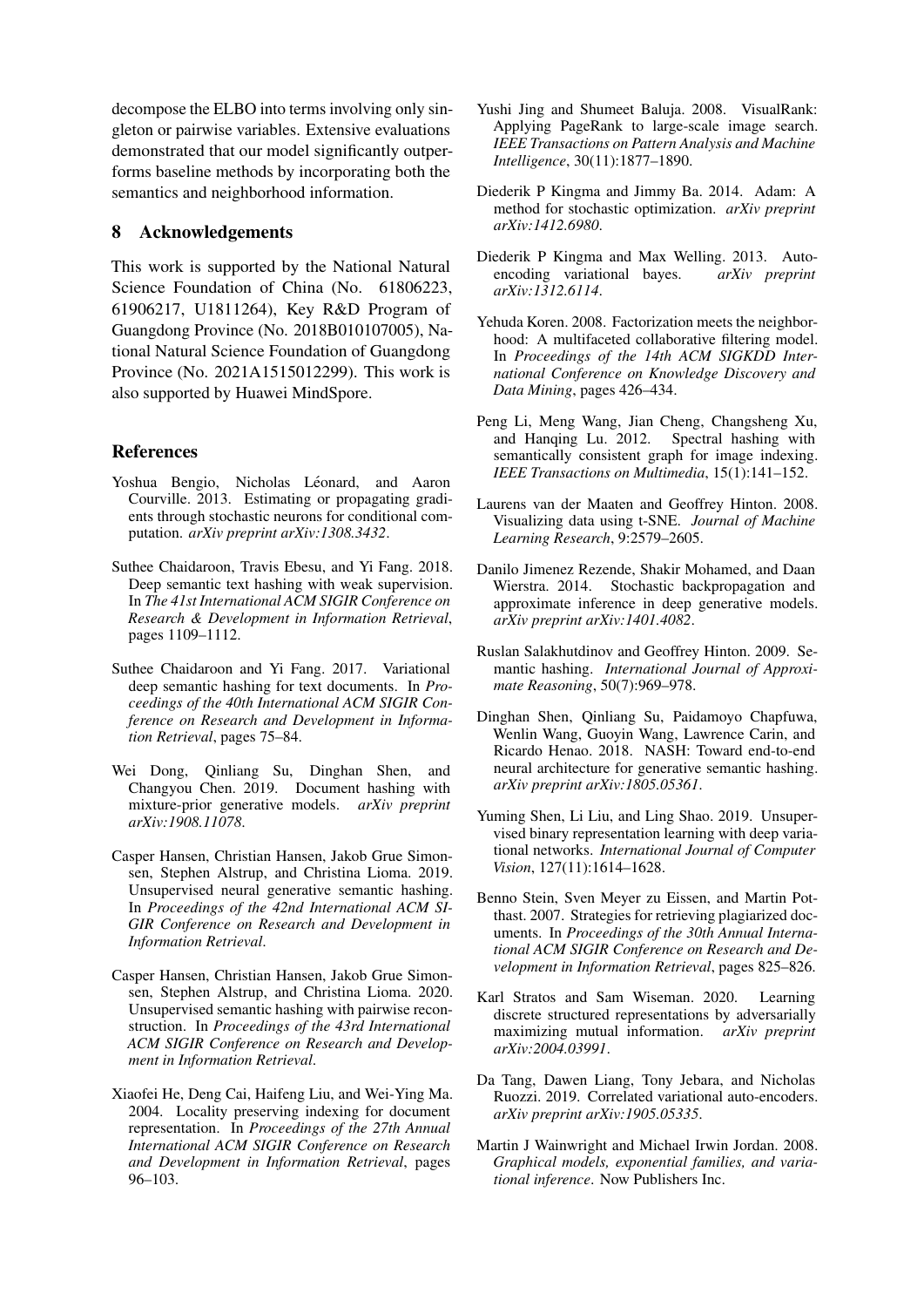- Yair Weiss, Antonio Torralba, and Rob Fergus. 2009. Spectral hashing. In *Advances in Neural Information Processing Systems*, pages 1753–1760.
- Dell Zhang, Jun Wang, Deng Cai, and Jinsong Lu. 2010. Self-taught hashing for fast similarity search. In *Proceedings of the 33rd International ACM SI-GIR Conference on Research and Development in Information Retrieval*, pages 18–25.
- Yanhao Zhang, Pan Pan, Yun Zheng, Kang Zhao, Yingya Zhang, Xiaofeng Ren, and Rong Jin. 2018. Visual search at Alibaba. In *Proceedings of the 24th ACM SIGKDD International Conference on Knowledge Discovery & Data Mining*, pages 993–1001.
- Kang Zhao, Hongtao Lu, and Jincheng Mei. 2014. Locality preserving hashing. In *Twenty-eighth AAAI Conference on Artificial Intelligence*.
- Lin Zheng, Qinliang Su, Dinghan Shen, and Changyou Chen. 2020. Generative semantic hashing enhanced via boltzmann machines. *arXiv preprint arXiv:2006.08858*.

### A Derivation of Formulas

**Derivation of**  $KL(q_{\phi}(Z|X)||p_{\mathcal{G}}(Z))$  We provide detail to show how to get the exact expression of  $KL(q_{\phi}(Z|X)||p_{\mathcal{G}}(Z))$ . In the main paper, we define  $q_{\phi}(Z|X)$  as a diagonal Gaussian distribution and

$$
p_{\mathcal{G}}(\mathbf{Z})=\mathcal{N}(\mathbf{Z};\mathbf{0},(\mathbf{I}_N+\tau_{ij}\mathbf{A})\otimes \mathbf{I}_d).
$$

Therefore, we have

$$
KL(q_{\phi}(\mathbf{Z}|\mathbf{X})||p_{\mathcal{G}}(\mathbf{Z}))
$$
\n
$$
= -\sum_{k=1}^{N} \mathcal{I}(q_{\phi}(z_i|\mathbf{x}_i)) - \int q_{\phi}(\mathbf{Z}|\mathbf{X}) \log p_{\mathcal{G}}(\mathbf{Z}) d\mathbf{Z}
$$
\n
$$
= -\sum_{k=1}^{N} \mathcal{I}(q_{\phi}(z_i|\mathbf{x}_i))
$$
\n
$$
-\int q_{\phi}(\mathbf{Z}|\mathbf{X}) \log \frac{1}{2\pi |(\mathbf{I}_N + \tau_{ij}\mathbf{A}) \otimes \mathbf{I}_d|^{1/2}} d\mathbf{Z}
$$
\n
$$
-\int q_{\phi}(\mathbf{Z}|\mathbf{X}) \left(-\frac{1}{2} \mathbf{Z}^T((\mathbf{I}_N + \tau_{ij}\mathbf{A}) \otimes \mathbf{I}_d)^{-1} \mathbf{Z}\right) d\mathbf{Z}
$$
\n
$$
= \sum_{k=1}^{N} \mathcal{I}(q_{\phi}(z_i|\mathbf{x}_i)) + \frac{1}{2} \log |2\pi(\mathbf{I}_N + \tau_{ij}\mathbf{A}) \otimes \mathbf{I}_d|
$$
\n
$$
+ \frac{1}{2} tr((\mathbf{I}_N + \tau_{ij}\mathbf{A}) \otimes \mathbf{I}_d)^{-1} \mathbb{E}_{q_{\phi}(\mathbf{Z}|\mathbf{X})}[\mathbf{Z}\mathbf{Z}^T]),
$$

where  $\mathcal{I}(\cdot)$  denotes the entropy function; and  $tr(\cdot)$ means the trace function.

**Derivation of**  $KL(q_{\phi}(Z|X)||p_{\mathcal{T}}(Z))$  In the main paper, we propose a tree-type distribution to introduce partial neighborhood information so that the  $\mathcal{L}_2$  term can be expressed as the summation over terms involving only one or two variables. Here, we provide the detail derivation. Specifically, the  $p_{\mathcal{T}}(Z)$  is defined as

$$
p_{\mathcal{T}}(\mathbf{Z}) = \prod_{i \in \mathcal{V}} p_{\mathcal{G}}(\mathbf{z}_i) \prod_{(i,j) \in \mathcal{E}_T} \frac{p_{\mathcal{G}}(\mathbf{z}_i, \mathbf{z}_j)}{p_{\mathcal{G}}(\mathbf{z}_i) p_{\mathcal{G}}(\mathbf{z}_j)}.
$$

Therefore, we have

$$
KL(q_{\phi}(\mathbf{Z}|\mathbf{X})||p_{\mathcal{T}}(\mathbf{Z}))
$$
\n
$$
= \int q_{\phi}(\mathbf{Z}|\mathbf{X})\log \frac{\prod\limits_{i\in\mathcal{V}} q_{\phi}(z_i|\mathbf{x}_i)}{\prod\limits_{i\in\mathcal{V}} p_{\mathcal{G}}(z_i) \prod\limits_{(i,j)\in\mathcal{E}_T} \frac{p_{\mathcal{G}}(z_i,z_j)}{p_{\mathcal{G}}(z_i)p_{\mathcal{G}}(z_j)}} d\mathbf{Z}
$$
\n
$$
= \sum_{i\in\mathcal{V}} KL(q_{\phi}(z_i|\mathbf{x}_i)||p_{\theta}(z_i))
$$
\n
$$
- \sum_{(i,j)\in\mathcal{E}_T} \mathbb{E}_{q_{\phi}(z_i,z_j|\mathbf{x}_i,\mathbf{x}_j)} \left[ \log \frac{p_{\mathcal{G}}(z_i)p_{\mathcal{G}}(z_j)}{p_{\mathcal{G}}(z_i,z_j)} \right].
$$

Obviously, the KL divergence is decomposed into the terms involving singleton and pairwise variables, which can be calculated efficiently.

Expressing  $\mathcal{L}_{\mathcal{T}}$  in Analytical Form Using the KL divergence for multivariate Gaussian: suppose both  $q$  and  $p$  are the probability density functions of multivariate normal distributions over  $\mathbb{R}^d$  with mean  $\mu_1, \mu_2$  and  $\Sigma_1, \Sigma_2$ , respectively. The KL divergence from  $q$  to  $p$  is

$$
\frac{1}{2} \left[ \log \frac{|\mathbf{\Sigma}_2|}{|\mathbf{\Sigma}_1|} - d + tr \left\{ \mathbf{\Sigma}_2^{-1} \mathbf{\Sigma}_1 \right\} + (\boldsymbol{\mu}_2 - \boldsymbol{\mu}_1)^T \mathbf{\Sigma}_2^{-1} (\boldsymbol{\mu}_2 - \boldsymbol{\mu}_1) \right].
$$

Through the direct application, we have

$$
KL(q_{\boldsymbol{\phi}}(\boldsymbol{z}_i|\boldsymbol{x}_i)||p_{\mathcal{G}}(\boldsymbol{z}_i))=\frac{1}{2}\sum_{n=1}^d(\boldsymbol{\mu}_{in}^2+\boldsymbol{\sigma}_{in}^2-1-2\log \boldsymbol{\sigma}_{in}).
$$

For simplification, in the following, we use  $\mu_1$ ,  $\Sigma_1$ to represent the mean and variance matrix of  $q_{\mathcal{T}}(\boldsymbol{z}_i, \boldsymbol{z}_j | \boldsymbol{x}_i, \boldsymbol{x}_j)$ , respectively, and represent those of  $p_{\mathcal{G}}(z_i, z_j)$  as  $\mu_2, \Sigma_2$ , respectively. Besides we denote  $\lambda a_{ij}$  as  $\tau_{ij}$  so we have  $\tau_{ij} = \lambda a_{ij} = \lambda a_{ji}$ .

Since it is a bit complicated to compute the KL divergence from  $q_{\phi}(z_i, z_j | x_i, x_j)$  to  $p_{\mathcal{G}}(z_i, z_j)$ , we deduce it step by step. First we apply the Cholesky decomposition on the covariance matrix of  $p_{\mathcal{G}}(\boldsymbol{z}_i, \boldsymbol{z}_j)$ 

$$
\Sigma_2 = \left[ \begin{array}{cc} \mathbf{I}_d & 0 \\ \tau_{ij} \mathbf{I}_d & \sqrt{1 - \tau_{ij}^2} \mathbf{I}_d \end{array} \right] \left[ \begin{array}{cc} \mathbf{I}_d & \tau_{ij} \mathbf{I}_d \\ 0 & \sqrt{1 - \tau_{ij}^2} \mathbf{I}_d \end{array} \right],
$$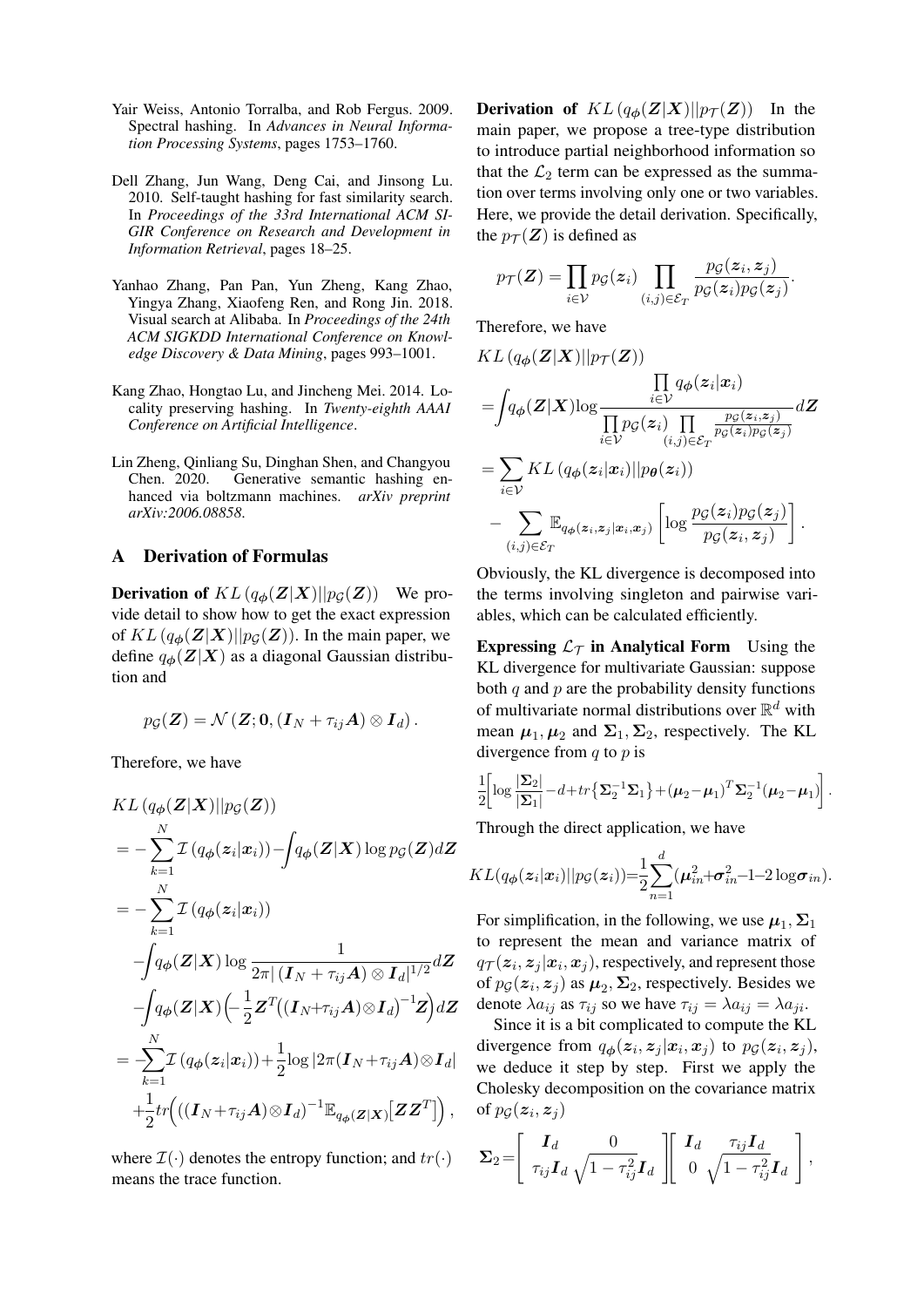Similarly, we also apply the Cholesky decomposition on the covariance matrix of  $q_{\mathcal{T}}(z_i, z_j | x_i, x_j)$ 

$$
\boldsymbol{\Sigma}_{1}=\left[\begin{matrix}\boldsymbol{\sigma}_{i} & \mathbf{0}_{d} \\ \gamma_{ij}\boldsymbol{\sigma}_{j} & \sqrt{1-\gamma_{ij}^{2}}\boldsymbol{\sigma}_{j} \end{matrix}\right]\left[\begin{matrix}\boldsymbol{\sigma}_{i} & \gamma_{ij}\boldsymbol{\sigma}_{j} \\ \mathbf{0}_{d} & \sqrt{1-\gamma_{ij}^{2}}\boldsymbol{\sigma}_{j} \end{matrix}\right],
$$

where we omit  $diag(\cdot)$  for simplifying. Then, we have

$$
\log \frac{|\Sigma_2|}{|\Sigma_1|} = \sum_{n=1}^d \log(1 - \tau_{ij}^2)
$$
  
 
$$
- \left(\sum_{n=1}^d \log \sigma_{in}^2 + \log \sigma_{jn}^2 + \log(1 - \gamma_{ijn}^2)\right)
$$
  

$$
tr{\Sigma_2^{-1} \Sigma_1} = \sum_{i=n}^d \frac{\sigma_{in}^2 + \sigma_{jn}^2 - 2\tau_{ij}\gamma\sigma_{in}\sigma_{jn}}{1 - \tau_{ij}^2}
$$
  

$$
(\mu_2 - \mu_1)^T \Sigma_2^{-1} (\mu_2 - \mu_1)
$$
  

$$
= \sum_{n=1}^d \frac{\mu_{in}^2 + \mu_{jn}^2 - 2\tau_{ij}\mu_{in}\mu_{jn}}{1 - \tau_{ij}^2}.
$$

Hence, the KL divergence from  $q_{\phi}(z_i, z_j | x_i, x_j)$ to  $p_{\mathcal{G}}(\boldsymbol{z}_i, \boldsymbol{z}_j)$  is

$$
KL (q_{\phi}(\mathbf{z}_i, \mathbf{z}_j | \mathbf{x}_i, \mathbf{x}_j) || p_0(\mathbf{z}_i, \mathbf{z}_j))
$$
  
=  $\frac{1}{2} \sum_{n=1}^d \left\{ \log(1 - \tau_{ij}^2) - (\log \sigma_{in}^2 + \log \sigma_{jn}^2 + \log(1 - \gamma_{ijn}^2)) - 2 + \frac{\sigma_{in}^2 + \sigma_{jn}^2 - 2\tau_{ij}\gamma_{ijn}\sigma_{in}\sigma_{jn} + \mu_{in}^2 + \mu_{jn} - 2\tau_{ij}\mu_{in}\mu_{jn}}{1 - \tau_{ij}^2} \right\}.$ 

Then, we can express  $\mathcal{L}_{\mathcal{T}}$  in an analytical form

$$
\mathcal{L}_{\mathcal{T}} = \sum_{i \in \mathcal{V}} \left( \mathbb{E}_{q_{\phi}(\mathbf{z}_{i}|\mathbf{x}_{i})} [\log p_{\theta}(\mathbf{x}_{i}|\mathbf{z}_{i})] - \frac{1}{2} \sum_{n=1}^{d} (\boldsymbol{\mu}_{in}^{2} + \boldsymbol{\sigma}_{in}^{2} - 1 - 2 \log \boldsymbol{\sigma}_{in}) \right) - \sum_{(i,j) \in \mathcal{E}_{T}} \left( \frac{1}{2} \sum_{n=1}^{d} \left\{ \log(1 - \tau_{ij}^{2}) - (\boldsymbol{\mu}_{in}^{2} + \boldsymbol{\mu}_{in}^{2} + \boldsymbol{\sigma}_{in}^{2} + \boldsymbol{\sigma}_{in}^{2} + \log(1 - \gamma_{ijn}^{2})) - \frac{\boldsymbol{\sigma}_{in}^{2} + \boldsymbol{\sigma}_{in}^{2} + \boldsymbol{\sigma}_{in}^{2} + \boldsymbol{\sigma}_{in}^{2} + \log(1 - \gamma_{ijn}^{2}))}{1 - \tau_{ij}^{2}} \right)
$$

**Derivation of**  $\widetilde{\mathcal{L}}_{\mathcal{MT}}$  With  $\mathcal{L}_{\mathcal{MT}}$ , we extend the single-tree approximation to multi-tree approximation. Although the KL divergence between the mixture distributions does not have a closed-form solution, we can obtain its explicit upper bound by using the log-sum inequality as

$$
\mathcal{L}_{\mathcal{MT}} = \mathbb{E}_{q_{\mathcal{MT}}(\mathbf{Z}|\mathbf{X})}[\log p_{\theta}(\mathbf{X}|\mathbf{Z})] \n- KL (q_{\mathcal{MT}}(\mathbf{Z}|\mathbf{X})||p_{\mathcal{MT}}(\mathbf{Z})) \n\geq \frac{1}{M} \sum_{\mathcal{T} \in \mathcal{T}_{G}} \mathbb{E}_{q_{\mathcal{T}}(\mathbf{Z}|\mathbf{X})}[\log p_{\theta}(\mathbf{X}|\mathbf{Z})] \n- \frac{1}{M} \sum_{\mathcal{T} \in \mathcal{T}_{G}} KL (q_{\mathcal{T}}(\mathbf{Z}|\mathbf{X})||p_{\mathcal{T}}(\mathbf{X})) \n\triangleq \widetilde{\mathcal{L}}_{\mathcal{MT}}.
$$

We can further express  $\widetilde{\mathcal{L}}_{\mathcal{MT}}$  in a more intuitive form as

$$
\sum_{i\in\mathcal{V}} \Biggl(\mathbb{E}_{q_{\boldsymbol{\phi}}(\boldsymbol{z}_i|\boldsymbol{x}_i)}[\log p_{\boldsymbol{\theta}}(\boldsymbol{x}_i|\boldsymbol{z}_i)] - KL(q_{\boldsymbol{\phi}}(\boldsymbol{z}_i|\boldsymbol{x}_i)||p_{\mathcal{G}}(\boldsymbol{z}_i))\Biggr)\\-\sum_{(i,j)\in\mathcal{E}_T} w_{ij}\Bigl(KL(q_{\boldsymbol{\phi}}(\boldsymbol{z}_i,\boldsymbol{z}_j|\boldsymbol{x}_i,\boldsymbol{x}_j)||p_{\mathcal{G}}(\boldsymbol{x}_i,\boldsymbol{x}_j))\\-KL(q_{\boldsymbol{\phi}}(\boldsymbol{z}_i|\boldsymbol{x}_i)||p_{\mathcal{G}}(\boldsymbol{z}_i)) - KL(q_{\boldsymbol{\phi}}(\boldsymbol{z}_j|\boldsymbol{x}_j)||p_{\mathcal{G}}(\boldsymbol{z}_j))\Bigr),\,
$$

where  $w_{ij} = \frac{|\{\mathcal{T} \in \mathcal{T}_{\mathbb{G}} | (i,j) \in \mathcal{E}_{T} \}|}{M}$  denotes the proportion of times that the edge  $(i, j)$  appears. Using the analytical expression of  $\mathcal{L}_{\mathcal{T}}$ , the KL divergence of  $\mathcal{L}_{MT}$  can be expressed in an analytical form.

To optimize this objective, we can construct an estimator of the ELBO of the full dataset, based on the minibatch

$$
\widetilde{\mathcal{L}}_{\mathcal{MT}} \simeq \widetilde{\mathcal{L}}_{\mathcal{MT}}^{M}\hspace{-.5cm} = \hspace{-.5cm}\sum_{i \in \mathcal{V}^{M}} \hspace{-.5cm} \mathcal{L}_{\mathcal{V}^{M}}(\boldsymbol{x}_{i}) - \hspace{-.5cm} \sum_{(i,j) \in \mathcal{E}_{T}^{M}} \hspace{-.5cm} w_{ij} \mathcal{L}_{\mathcal{E}_{T}^{M}}(\boldsymbol{x}_{i}, \boldsymbol{x}_{j}),
$$

where  $V^M$  is the subset of documents,  $\mathcal{E}_T^M$  is the subset of edges and

$$
\mathcal{L}_{\mathcal{V}^M}(x_i) \triangleq \mathbb{E}_{q_{\boldsymbol{\phi}}(z_i|x_i)}[\log p_{\boldsymbol{\theta}}(x_i|z_i)] \n- KL\left(q_{\boldsymbol{\phi}}(z_i|x_i)||p_{\mathcal{G}}(z_i)\right);\n\mathcal{L}_{\mathcal{E}_T^M}(x_i, x_j) \triangleq KL(q_{\boldsymbol{\phi}}(z_i, z_j|x_i, x_j)||p_{\mathcal{G}}(x_i, x_j)) \n- KL(q_{\boldsymbol{\phi}}(z_i|x_i)||p_{\mathcal{G}}(z_i)) - KL(q_{\boldsymbol{\phi}}(z_j|x_j)||p_{\mathcal{G}}(z_j)).
$$

Then we can update the parameters by using the gradient  $\nabla_{\phi,\theta} \widetilde{\mathcal{L}}_{\mathcal{MT}}^M$ . The training procedure is summarized in Algorithm 1.

### B Tree Generation Algorithm

Algorithm 2 shows the spanning tree generation algorithm  $TreeGen(\cdot)$  used in our graph-induced generative document hashing model. TreeGen(·) utilizes a depth-first search (DFS) algorithm to generate meaningful neighborhood information for each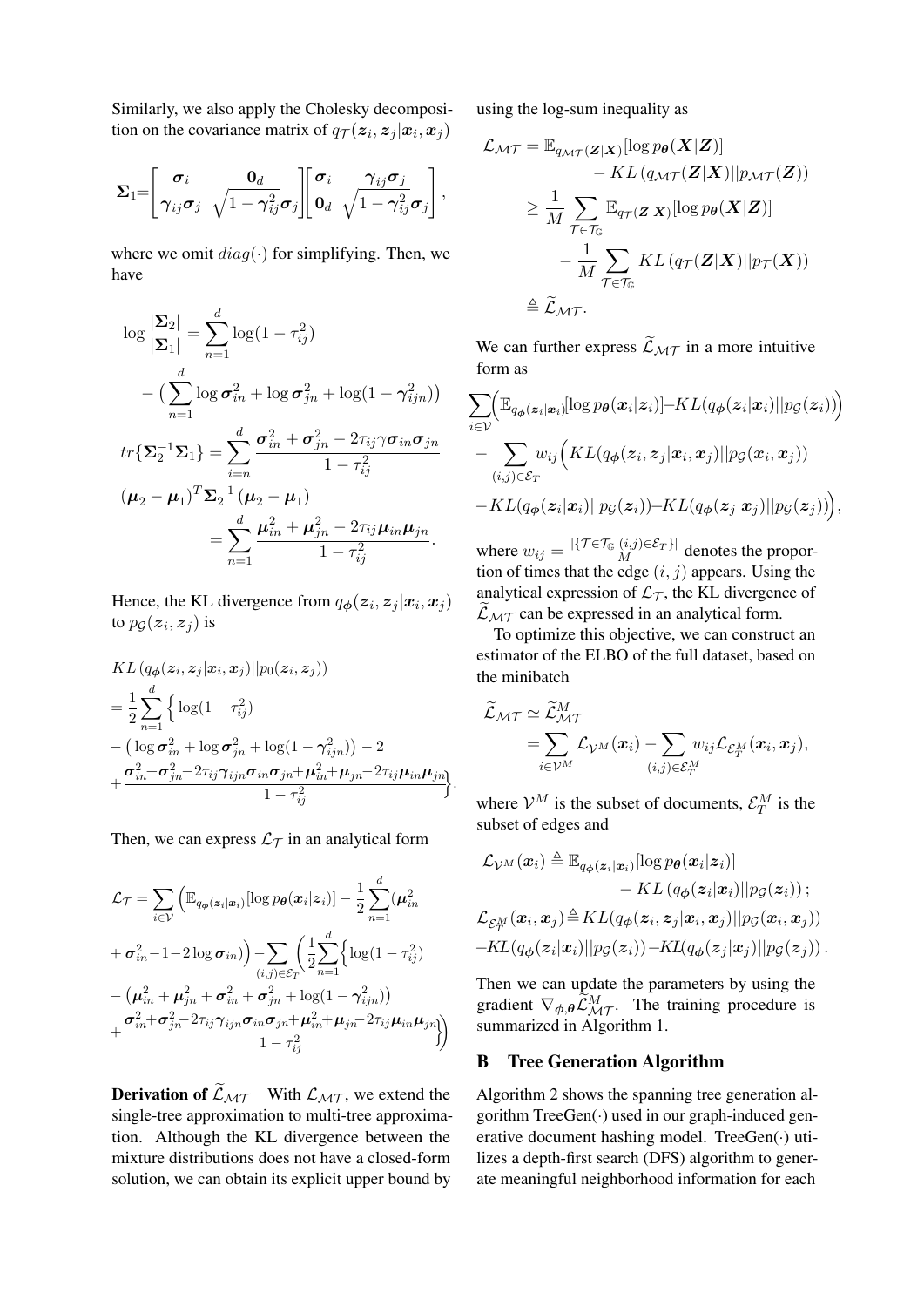#### Algorithm 1 Model Training Algorithm

**Input:** Document representations  $X$ ; edges list of spanning trees  $E$ ; batch size  $\overline{b}$ .

**Output:** Optimal parameters  $(\theta, \phi)$ .

- 1:  $\theta$ ,  $\phi$  ← Initialize parameters
- 2: repeat
- 3:  $\widetilde{\mathcal{V}}^M$  $\leftarrow \{\boldsymbol{x}_1, \cdots, \boldsymbol{x}_b\} \sim \boldsymbol{X}$  .  $\triangleright$  Sample nodes 4:  $\mathcal{E}_T^M \leftarrow \{e_1, \cdots, e_b\} \sim \mathbf{E}$   $\triangleright$  Sample endges
- 5:  $g \leftarrow \nabla_{\boldsymbol{\phi}, \boldsymbol{\theta}} \widetilde{\mathcal{L}}_{M\mathcal{T}}^M(\boldsymbol{\theta}, \boldsymbol{\phi}; \mathcal{V}^M, \mathcal{E}^M_{T})$
- 6:  $\theta, \phi \leftarrow$  Update parameters using gradients g (e.g., Adam optimizer)
- 7: until convergence of parameters  $(\theta, \phi)$

| Input     | document pair $(x_i; x_j)$                                                                                                                 |                       |  |  |  |
|-----------|--------------------------------------------------------------------------------------------------------------------------------------------|-----------------------|--|--|--|
|           | Variational Enc                                                                                                                            | <b>Correlated Enc</b> |  |  |  |
|           | Encoder Linear( $ V , d$ ) Linear( $ V , d$ ) Linear( $2 V , d$ )<br>$\mu = f(\cdot/\tau)$ $\sigma = g(\cdot)$ $\gamma = 2 * f(\cdot) - 1$ |                       |  |  |  |
| Generator | Linear $(d,  V )$                                                                                                                          |                       |  |  |  |

Table 4: The neural network architecture of the proposed model, in which  $f(\cdot)$  and  $g(\cdot)$  represent the sigmoid and softplus function, respectively.

| Datasets | Methods     | 16bits | 32 <sub>bits</sub> | 64bits | 128bits |
|----------|-------------|--------|--------------------|--------|---------|
| Reuters  | <b>RBSH</b> | 0.7740 | 0.8149             | 0.8120 | 0.8088  |
|          | PairRec     | 0.8028 | 0.8268             | 0.8329 | 0.8468  |
|          | <b>SNUH</b> | 0.8063 | 0.8369             | 0.8483 | 0.8567  |
| TMC      | RBSH        | 0.7959 | 0.8138             | 0.8224 | 0.8193  |
|          | PairRec     | 0.7991 | 0.8239             | 0.8280 | 0.8303  |
|          | <b>SNUH</b> | 0.7901 | 0.8145             | 0.8293 | 0.8329  |
| NG20     | <b>RBSH</b> | 0.6087 | 0.6385             | 0.6655 | 0.6668  |
|          | PairRec     | n.a.   | n.a.               | n.a.   | n.a.    |
|          | <b>SNUH</b> | 0.5679 | 0.6444             | 0.6806 | 0.7004  |

Table 5: The precision of variant models on three datasets with different numbers of bits.

node. In this algorithm,  $RC_{[-]}$  means randomly choosing one index according to the indicator function;  $ID_{[\cdot]}$  represents the set of node indexes satisfying the indicator condition and  $\mathcal{N}(i)$  denotes the neighbors of node  $i$ . Due to the importance of edges precision, when choosing a neighbor (line 16 in Algorithm 2), instead of using uniform sampling, we exploit a temperature  $\alpha$  to control the trade-off between the precision and diversity of edges. Specifically, the probability of sampling neighbor  $j$  of node  $i$  is

$$
\frac{exp(cos(\bm{x}_j^T\bm{x}_i)/\alpha)}{\sum_{n\in\mathcal{N}(i)}exp(cos(\bm{x}_n^T\bm{x}_i)/\alpha)}
$$

.

We find the best configuration of  $\alpha$  on the validation set with the values in  $\{0.1, 0.2, \dots, 1\}$ .

### Algorithm 2 Spanning Tree Generation Algorithm

**Input:** Graph  $\mathbb{G}$ ; number of trees *n*.

```
Output: Edges list of spanning trees E.
```

|     | 1: <b>procedure</b> $TREEGEN(n)$     | $\triangleright$ Input: #tree n     |
|-----|--------------------------------------|-------------------------------------|
| 2:  | $E = \parallel$                      | $\triangleright$ Initial edges list |
| 3:  | for $k \leftarrow 0, \cdots, n-1$ do |                                     |
| 4:  | $V = [False]^{ \mathcal{V} }$        | $\triangleright$ Visited node list  |
| 5:  | while $False$ in $V$ do              |                                     |
| 6:  | $i \leftarrow RC_{[V == False]}$     | $\triangleright$ Choose node        |
| 7:  | $\boldsymbol{Q} =  \boldsymbol{i} $  | $\triangleright$ Initial queue      |
| 8:  | while $len(Q) > 0$ do                |                                     |
| 9:  | $i \leftarrow Q[0]$                  |                                     |
| 10: | $V[i] \leftarrow True$               |                                     |
| 11: | $N = ID_{[V N(i)] == False]}$        |                                     |
| 12: | if $len(N) == 0$ then                |                                     |
| 13: | $POP(Q, -1)$                         |                                     |
| 14: | break                                |                                     |
| 15: | end if                               |                                     |
| 16: | $j \leftarrow RC_{\lceil N \rceil}$  | $\triangleright$ Choose neighbor    |
| 17: | $V[i] \leftarrow True$               |                                     |
| 18: | APPEND(Q, j)                         |                                     |
| 19: | APPEND(E, [i, j])                    |                                     |
| 20: | end while                            |                                     |
| 21: | end while                            |                                     |
| 22: | end for                              |                                     |
|     | 23: end procedure                    |                                     |

### C Experiment Details

For fair comparisons, we follow the experimental setting of VDSH. Specifically, the vocabulary size  $|V|$  is 7164, 20000, and 10000 for Reuters, TMC and 20Newsgroups, respectively. The split of training, validation, and test set is as follows: 7752, 967, 964 for Reuters; 21286, 3498, 3498 for TMC and 11016, 3667, 3668 for 20Newsgroups, respectively. Moreover, the KL term in Eq. (18) of the main paper is weighted with a coefficient  $\beta$  to avoid posterior collapse. We find the best configuration of  $\beta$  on the validation set with the values in  $\{0.01, 0.02, \cdots, 0.1\}$ . To intuitively understand our model, we illustrate the whole architecture in Table 4.

### D Additional Experiments

Comparing with RBSH and PairRec As mentioned before, the reason we do not directly compare our method with RBSH (Hansen et al., 2019) and PairRec (Hansen et al., 2020) is that their data processing methods are different from the mainstream methods (*e.g.*, VDSH, NASH, GMSH, Nbr-Reg, AMMI and CorrSH). To further compare our method with them, we evaluate our model on three datasets that are published by  $RBSH<sup>4</sup>$ . The results are illustrated in Table 5. We observe that our method achieves the best performances in most

<sup>4</sup> https://github.com/casperhansen/RBSH